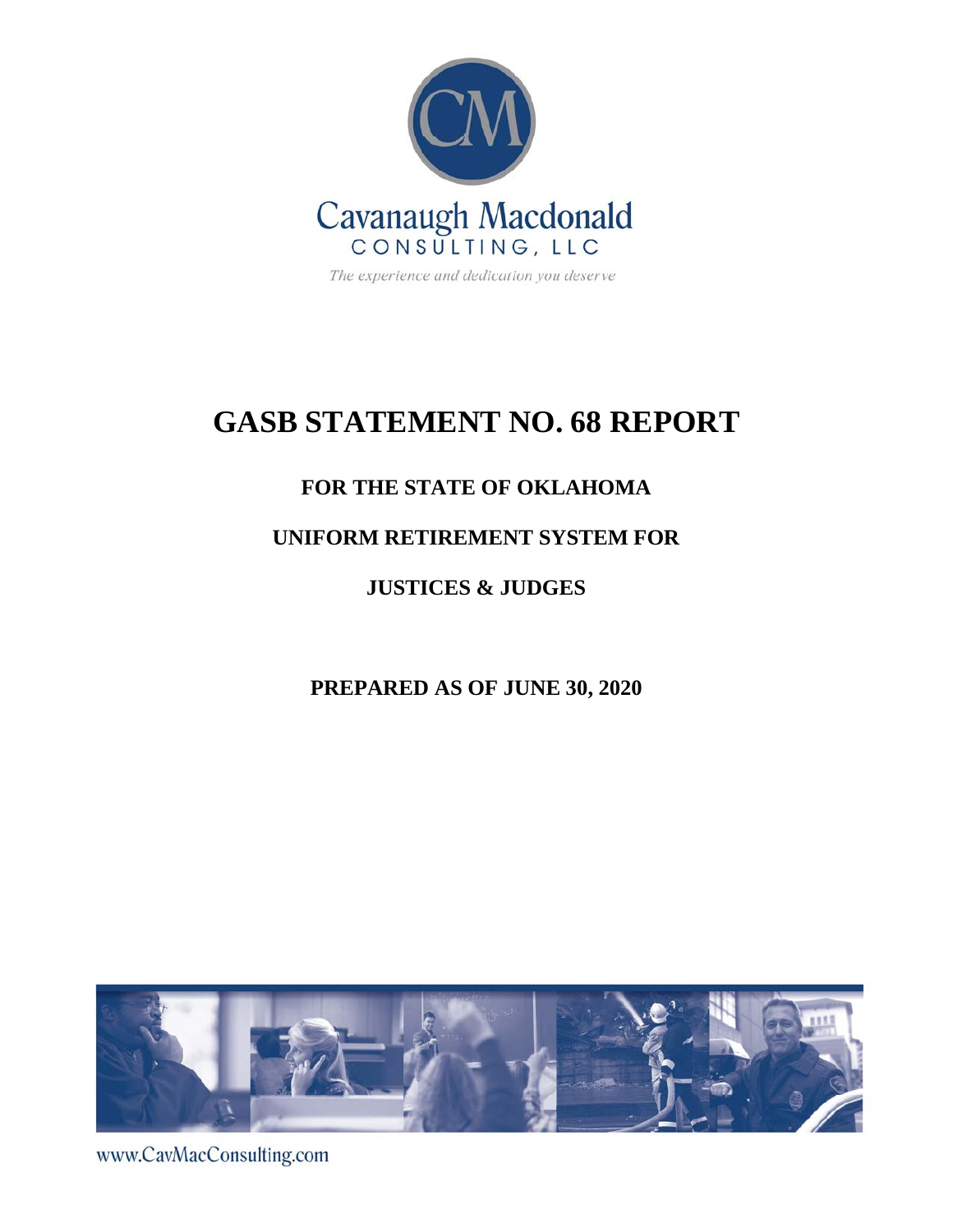

October 23, 2020

Mr. Joseph Fox Executive Director Oklahoma Public Employees Retirement System 5400 N. Grand Boulevard, Suite 400 Oklahoma City, OK 73112

Dear Mr. Fox:

Presented in this report is information to assist the Uniform Retirement System for Justices and Judges in providing information required under the Governmental Accounting Standards Board (GASB) Statement No. 68 to participating employers. GASB Statement No. 68 establishes accounting and financial reporting requirements for governmental employers who provide pension benefits to their employees through a trust. This report has been prepared as of June 30, 2020. The calculations in this report have been made on a basis that is consistent with our understanding of this accounting standard (GASB 68). Please note that the discount rate used to determine the Total Pension Liability changed from 7.00% at the Prior Measurement Date to 6.50% at the current Measurement Date.

The annual actuarial valuation used as the basis for much of the information presented in this report was performed as of July 1, 2020. The valuation was based upon data, furnished by the Uniform Retirement System for Justices and Judges' staff, concerning active, inactive and retired members along with pertinent financial information. This information was reviewed for completeness and internal consistency, but was not audited by us. The valuation results depend on the integrity of the data. If any of the information is inaccurate or incomplete, our results may be different and our calculations may need to be revised. Please see the actuarial valuation for additional details on the funding requirements for the System including actuarial assumptions and methods and the Plan's funding policy.

To the best of our knowledge, the information contained in this report is complete and accurate. The calculations were performed by qualified actuaries according to generally accepted actuarial principles and practices, as well as in conformity with Actuarial Standards of Practice issued by the Actuarial Standards Board. The calculations are based on the current provisions of the System, and on actuarial assumptions that are internally consistent and individually reasonable based on the actual experience of the System. In addition, the calculations were completed in compliance with applicable law and, in our opinion, meet the requirements of GASB 68.

> Off Offices in Kennesaw, GA • Bellevue, NE 3550 Busbee Pkwy, Suite 250, Kennesaw, GA 30144 Phone (678) 388-1700 • Fax (678) 388-1730 www.CavMacConsulting.com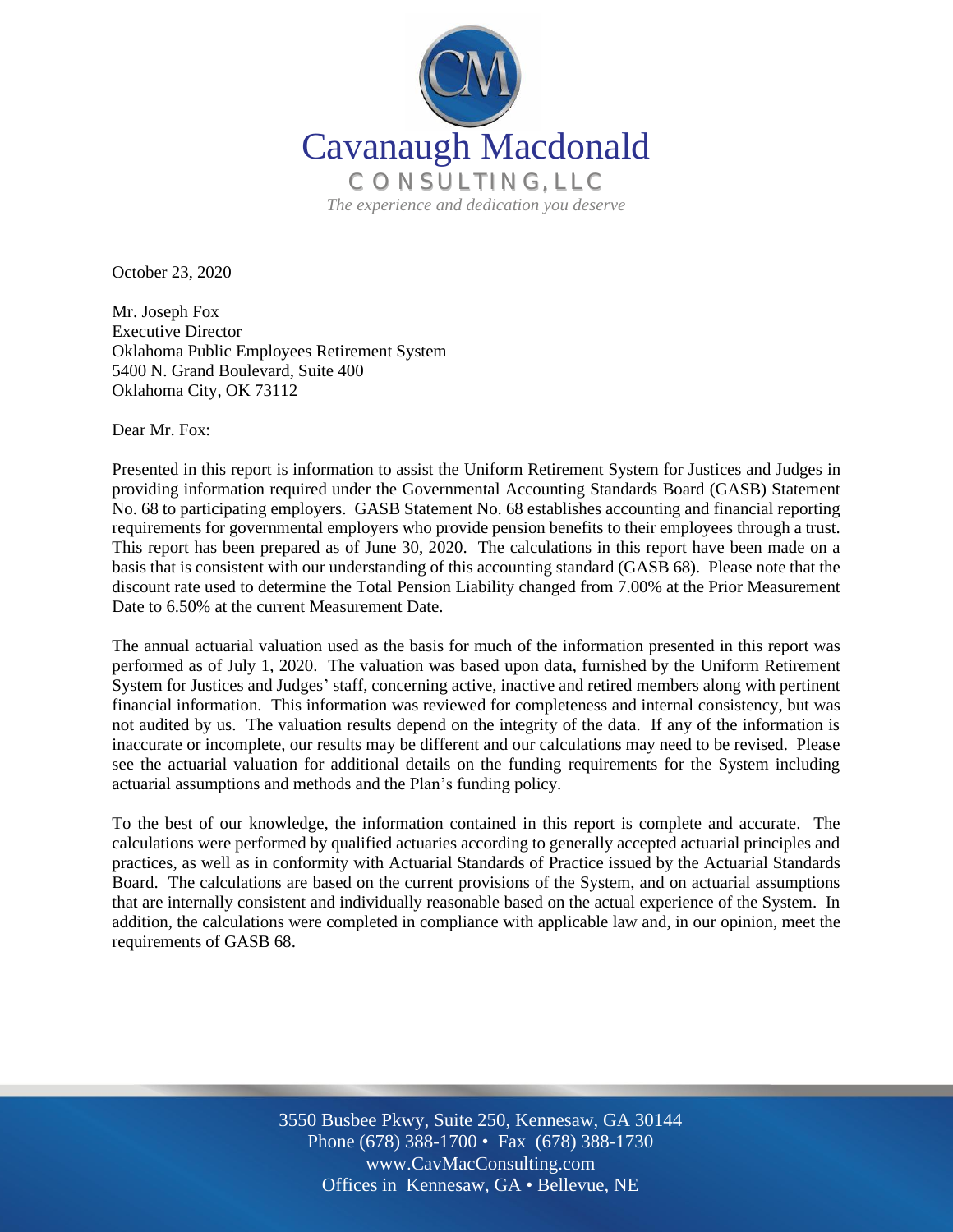

Mr. Joseph Fox October 23, 2020 Page 2

These results are only for financial reporting and may not be appropriate for funding purposes or other types of analysis. Calculations for purposes other than satisfying the requirements of GASB 68 may produce significantly different results. Future actuarial results may differ significantly from the current results presented in this report due to such factors as changes in plan experience or changes in economic or demographic assumptions.

We, Alisa Bennett, FSA, and Brent A. Banister, FSA, are members of the American Academy of Actuaries and meet the Qualification Standards to render the actuarial opinion contained herein. We are available to answer any questions on the material contained in this report or to provide explanations or further details as may be appropriate.

Respectfully submitted,

Plin Band

President Chief Actuary

Brent a Bante

Alisa Bennett, FSA, EA, FCA, MAAA Brent A. Banister, PhD, FSA, EA, FCA, MAAA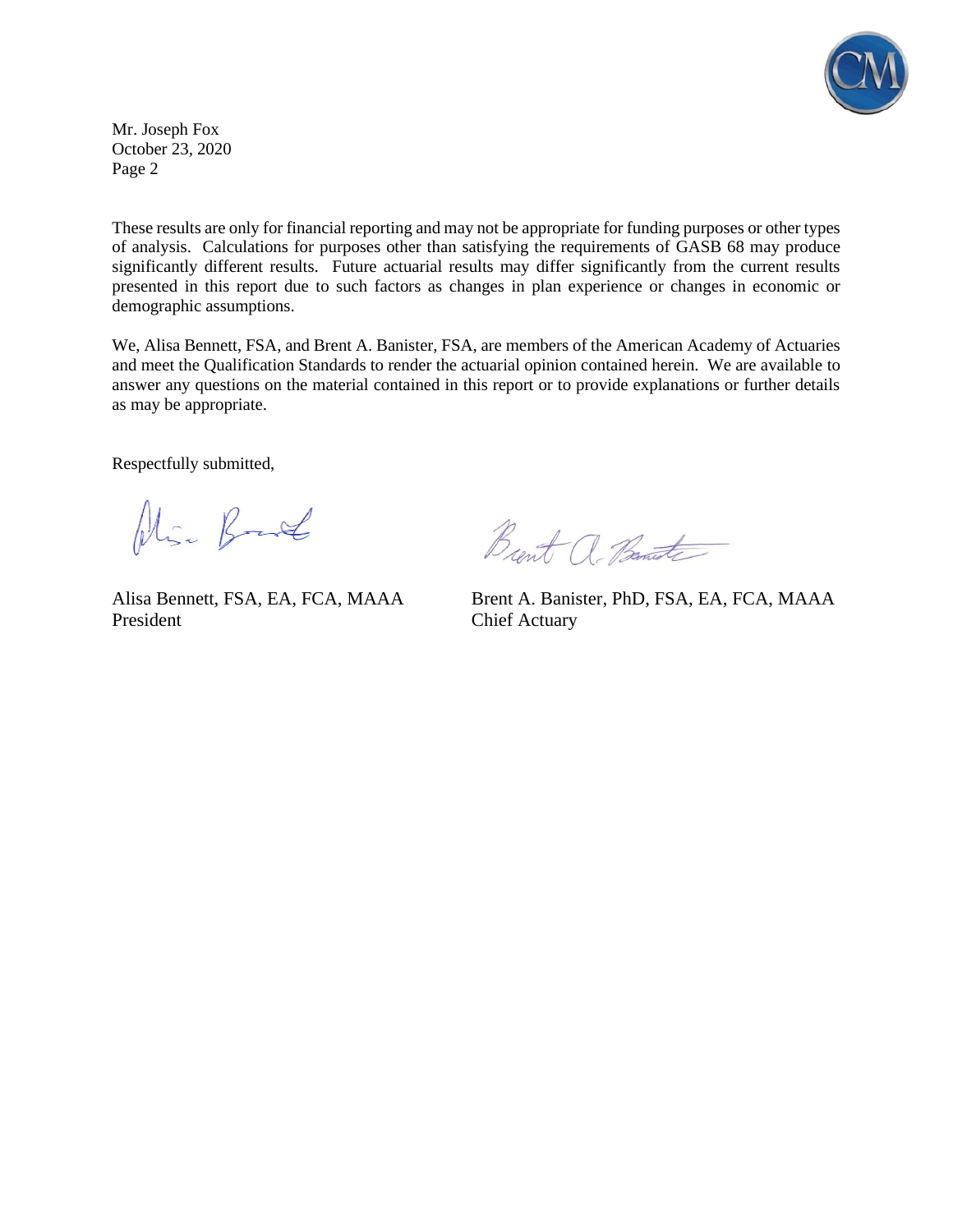

## **TABLE OF CONTENTS**

| <b>Section</b> | <b>Item</b>                         | Page No.       |
|----------------|-------------------------------------|----------------|
| $\bf{I}$       | <b>Summary of Principal Results</b> |                |
| $\mathbf{I}$   | Introduction                        | 2              |
| $\mathbf{III}$ | Pension Expense (Income)            | $\overline{4}$ |
| IV             | Notes to Financial Statements       | 6              |
| V              | Required Supplementary Information  | 15             |

## **Appendix**

| A            | <b>Required Supplementary Information Tables</b><br>Exhibit $A$ – Schedule of Changes in the Net Pension<br>Liability/(Asset)<br>Exhibit $B - S$ chedule of Employer Contributions | 18. |
|--------------|------------------------------------------------------------------------------------------------------------------------------------------------------------------------------------|-----|
| B            | <b>Summary of Main Benefit Provisions</b>                                                                                                                                          | 20  |
| $\mathsf{C}$ | <b>Statement of Actuarial Assumptions</b>                                                                                                                                          | 24  |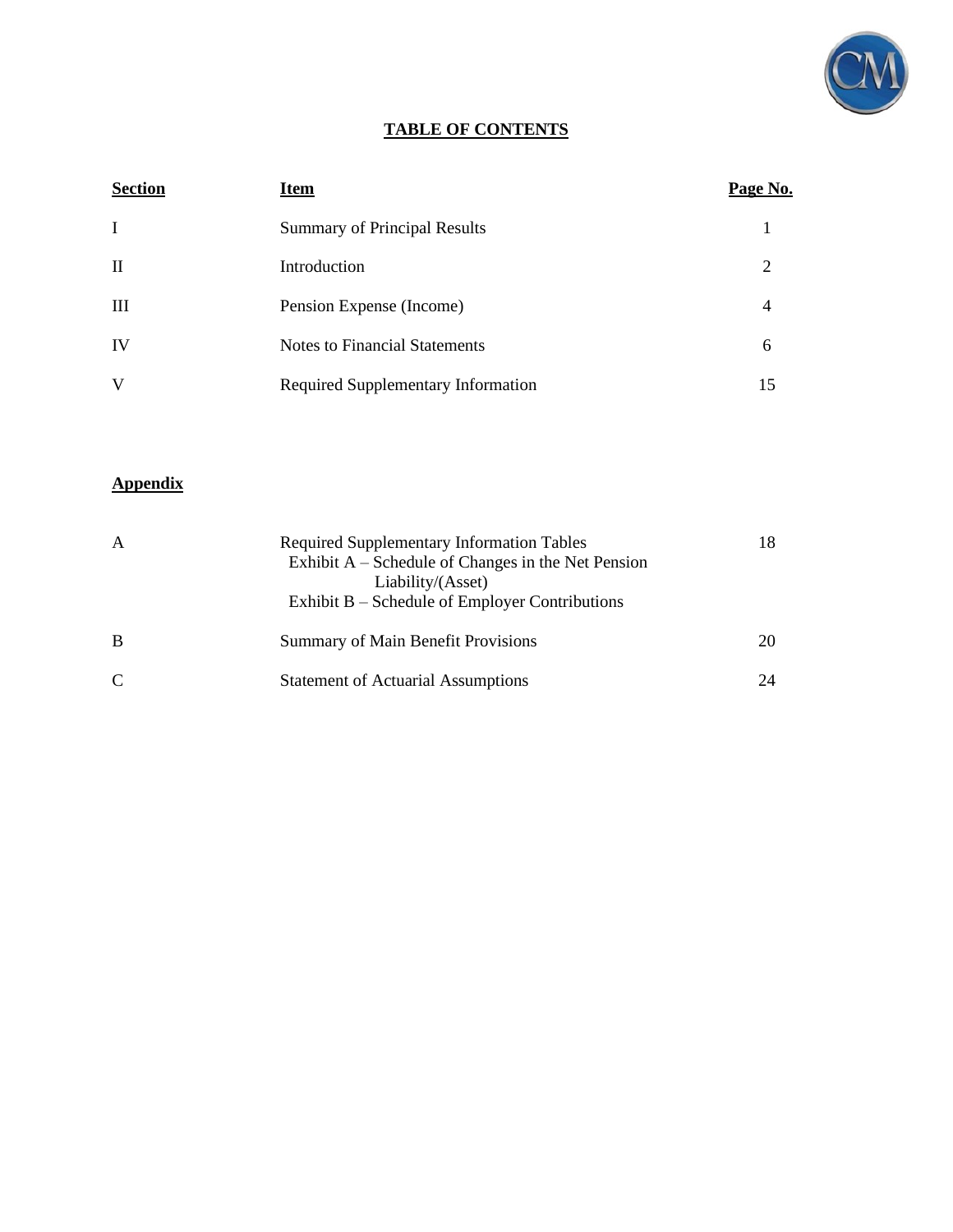

## **GASB STATEMENT NO. 68**

## **UNIFORM RETIREMENT SYSTEM FOR JUSTICES AND JUDGES**

| <b>Uniform Retirement System for Justices and Judges</b>         |                |  |  |
|------------------------------------------------------------------|----------------|--|--|
| <b>Valuation Date (VD):</b>                                      | July 1, 2020   |  |  |
| <b>Prior Measurement Date:</b>                                   | June 30, 2019  |  |  |
| <b>Measurement Date (MD):</b>                                    | June 30, 2020  |  |  |
|                                                                  |                |  |  |
| <b>Membership Data:</b>                                          |                |  |  |
| <b>Retirees and Beneficiaries</b>                                | 304            |  |  |
| <b>Inactive Vested Members</b>                                   | 15             |  |  |
| <b>Inactive Nonvested Members</b>                                | 20             |  |  |
| <b>Active Employees</b>                                          | 263            |  |  |
| Total                                                            | 602            |  |  |
|                                                                  |                |  |  |
| <b>Single Equivalent Interest Rate (SEIR):</b>                   |                |  |  |
| Long-Term Expected Rate of Return                                | 6.50%          |  |  |
| Municipal Bond Index Rate at Prior Measurement Date              | 3.50%          |  |  |
| Municipal Bond Index Rate at Measurement Date                    | 2.19%          |  |  |
| Year in which Fiduciary Net Position is Projected to be Depleted | N/A            |  |  |
| Single Equivalent Interest Rate at Prior Measurement Date        | 7.00%          |  |  |
| Single Equivalent Interest Rate at Measurement Date              | 6.50%          |  |  |
| <b>Net Pension Liability:</b>                                    |                |  |  |
| <b>Total Pension Liability (TPL)</b>                             | \$330,152,206  |  |  |
| <b>Fiduciary Net Position (FNP)</b>                              | 347,508,299    |  |  |
| Net Pension Liability ( $NPL = TPL - FNP$ )                      | (\$17,356,093) |  |  |
| FNP as a percentage of TPL                                       | 105.26%        |  |  |
|                                                                  |                |  |  |
| <b>Pension Expense:</b>                                          | \$14,804,031   |  |  |
|                                                                  |                |  |  |
| <b>Deferred Outflows of Resources:</b>                           | \$21,085,179   |  |  |
| <b>Deferred Inflows of Resources:</b>                            | \$5,924,485    |  |  |
|                                                                  |                |  |  |

## **SECTION I - SUMMARY OF PRINCIPAL RESULTS**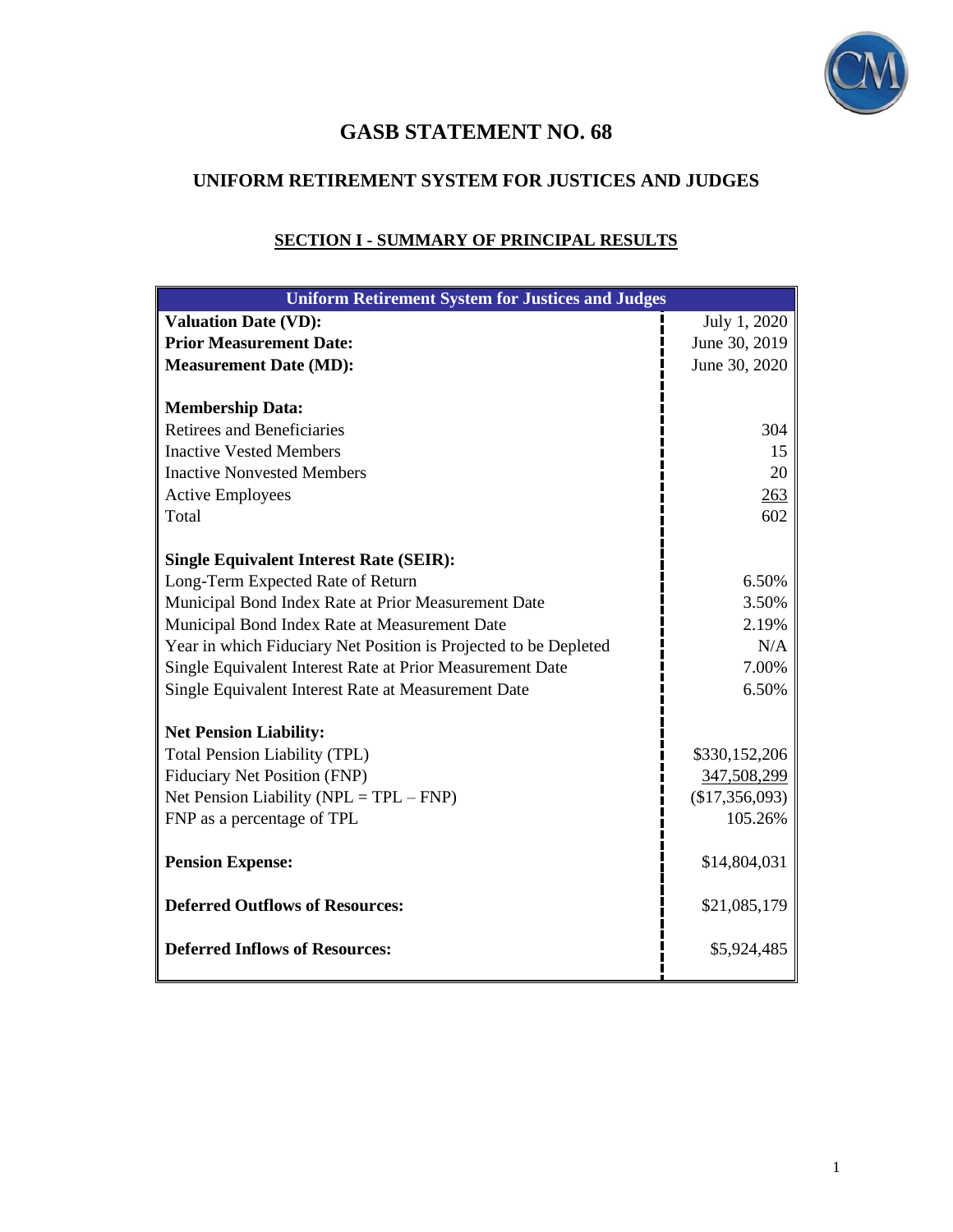

#### **SECTION II – INTRODUCTION**

The Governmental Accounting Standards Board issued Statement No. 68 (GASB 68), *"Accounting and Financial Reporting for Pensions"* in June 2012. GASB 68's effective date for employers is the first fiscal year beginning after June 15, 2014. This report, prepared as of June 30, 2020 (the Measurement Date), presents information to assist the Uniform Retirement System for Justices and Judges in providing the required information under GASB 68 to participating employers. Much of the material provided in this report, including the Net Pension Liability/(Asset), is based on the results of the GASB 67 report for the Uniform Retirement System for Justices and Judges, which was issued October 7, 2020. See that report for more information on the member data, actuarial assumptions and methods used in developing the GASB 67 results.

GASB 68 requires the inclusion of a Net Pension Liability/(Asset) (NPL) on the plan sponsor's balance sheet and a determination of a Pension Expense (Income) (PE), which may bear little relationship to the funding requirements for the Uniform Retirement System for Justices and Judges. In fact, it is possible in some years for the NPL to be an asset or the PE to be an income item. The NPL is set equal to the Total Pension Liability (TPL) minus the Fiduciary Net Position (FNP). The benefit provisions recognized in the calculation of the TPL are summarized in Appendix B.

PE includes amounts for Service Cost (the Normal Cost under Entry Age Normal (EAN) for the year), interest on the TPL, employee contributions, administrative expenses, other cash flows during the year, recognition of increases/decreases in the TPL due to changes in the benefit structure, actual versus expected experience, actuarial assumption changes, and recognition of investment gains/losses. The actual experience and assumption change impacts are recognized over the average expected remaining service life of the System membership as of the beginning of the measurement period, while investment gains/losses are recognized equally over five years. The development of the PE is shown in Section III. The unrecognized portions of each year's experience, assumption changes and investment gains/losses are used to develop Deferred Inflows and Outflows of Resources, which also must be included on the employer's Statement of Net Position.

Among the items needed for the TPL calculation is a discount rate, as defined by GASB, or a Single Equivalent Interest Rate (SEIR). To determine the SEIR, the FNP must be projected into the future for as long as there are anticipated benefits payable under the plan provisions applicable to the membership and beneficiaries of the System on the Measurement Date. Future contributions were projected to be made at the current levels set in statute. If the FNP is not projected to be depleted at any point in the future, the long-term expected rate of return on plan investments expected to be used to finance the benefit payments may be used as the SEIR.

If, however, the FNP is projected to be depleted at a future measurement date, the SEIR is determined as the single rate that will generate a present value of benefit payments equal to the sum of the present value determined by discounting all projected benefit payments through the date of depletion by the long-term expected rate of return, and the present value determined by discounting those benefits after the date of depletion by a 20-year tax-exempt municipal bond (rating AA/Aa or higher) rate. The rate used, if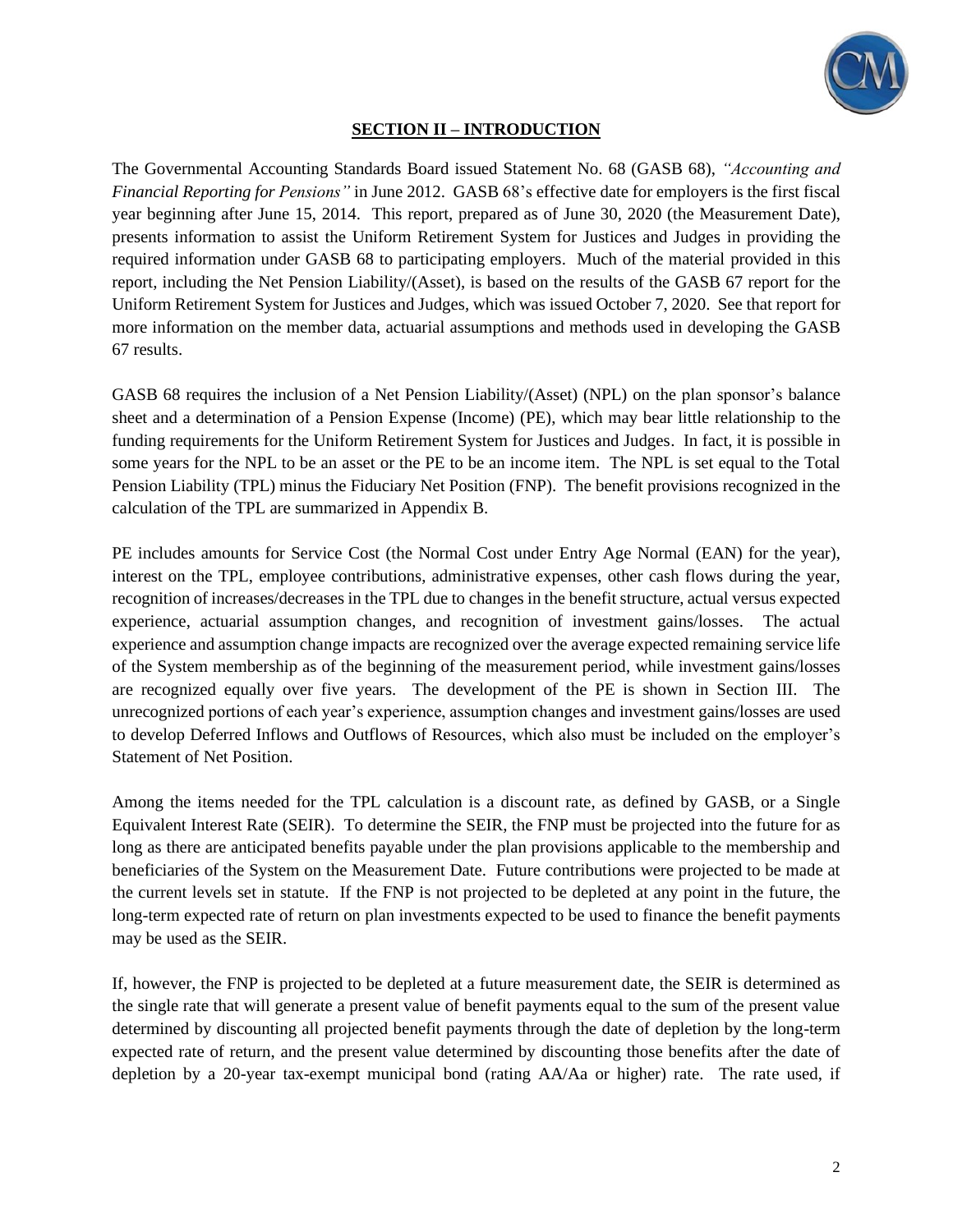

necessary, for this purpose is the monthly average of the Bond Buyers General Obligation 20-year Municipal Bond Index Rate (formerly published monthly by the Board of Governors of the Federal Reserve System) (2.19%).

Our calculations indicate that the FNP is not projected to be depleted, so the Municipal Bond Index Rate is not used in the determination of the SEIR for either the June 30, 2019 or the June 30, 2020 TPL. The SEIR for the Prior Measurement Date was 7.00% and the SEIR for the current Measurement Date is 6.50%, the long-term assumed rate of return on investments, and meets the requirements of GASB 67 and 68.

The FNP projections are based upon the Uniform Retirement System for Justices and Judges' financial status on the Measurement Date, the indicated set of methods and assumptions, and the requirements of GASB 67 and 68. As such, the FNP projections are not reflective of the cash flows and asset accumulations that would occur on an ongoing plan basis, reflecting the impact of future members. Therefore, the results of this test do not necessarily indicate whether or not the fund will actually run out of money, the financial condition of the System, or the System's ability to make benefit payments in future years.

The sections that follow provide the results of all the required calculations, presented in the order laid out in GASB 68 for note disclosure and Required Supplementary Information (RSI).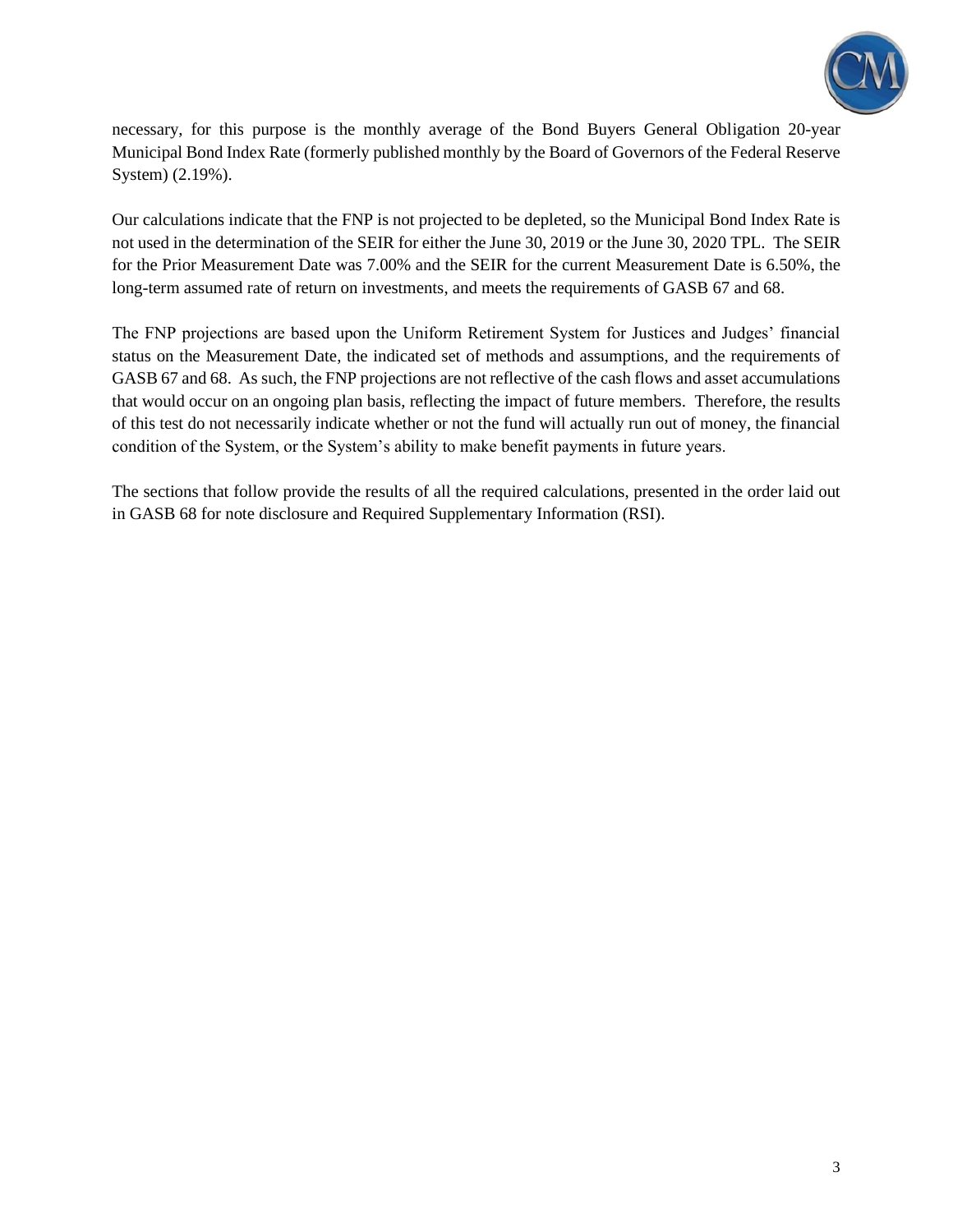

### **SECTION III – PENSION EXPENSE (INCOME)**

As noted earlier, the collective Pension Expense (Income) (PE) consists of a number of different items. GASB 68 refers to the first as Service Cost, which is the Normal Cost using the Entry Age Normal (EAN) actuarial funding method. The second item is interest on the TPL at the long-term rate of return in effect as of the Prior Measurement Date.

The next three items refer to any changes that occurred in the TPL (i.e., actuarial accrued liability (AAL) under EAN) due to:

- benefit changes,
- actual versus expected experience, or
- changes in actuarial assumptions.

Benefit changes, which are reflected immediately, will increase PE if there is a benefit improvement for existing System members, or decrease PE if there is a benefit reduction. For the year ended June 30, 2020, there was one benefit change to be recognized. This change is detailed in Section V of this report.

The next item to be recognized is the portion of current year changes in TPL due to actual versus expected experience for the year. The portion to recognize in the current year is determined by spreading the total change over the average expected remaining service life of the entire System membership at the beginning of the measurement period. The average expected remaining service life of active members is the average number of years the active members are expected to remain in covered employment. At the beginning of the measurement period, this number is 10.10. The average expected remaining service life of the inactive members is zero. Therefore, the recognition period is the weighted average of these two amounts, or 4.50 years.

The last item under changes in TPL is changes in actuarial assumptions or other inputs. There were a number of changes in the actuarial assumptions since the Prior Measurement Date, which are summarized in Section V of this report. These changes will be recognized over the average expected remaining service life of the entire System membership, using the same approach applied to experience gains and losses, as described in the prior paragraph.

Member contributions for the year and projected earnings on the FNP at the long-term expected rate of return are subtracted from the amount determined thus far. One-fifth of current-period difference between projected and actual earnings on the FNP is recognized in the PE.

The current year portions of previously determined experience, assumption changes and earnings amounts, recognized as Deferred Outflows of Resources and Deferred Inflows of Resources are included next. Deferred Outflows of Resources are added to the PE while Deferred Inflows of Resources are subtracted from the PE. Finally, administrative expenses and other miscellaneous items are included.

The calculation of the PE for the year ended June 30, 2020 is shown in the following table.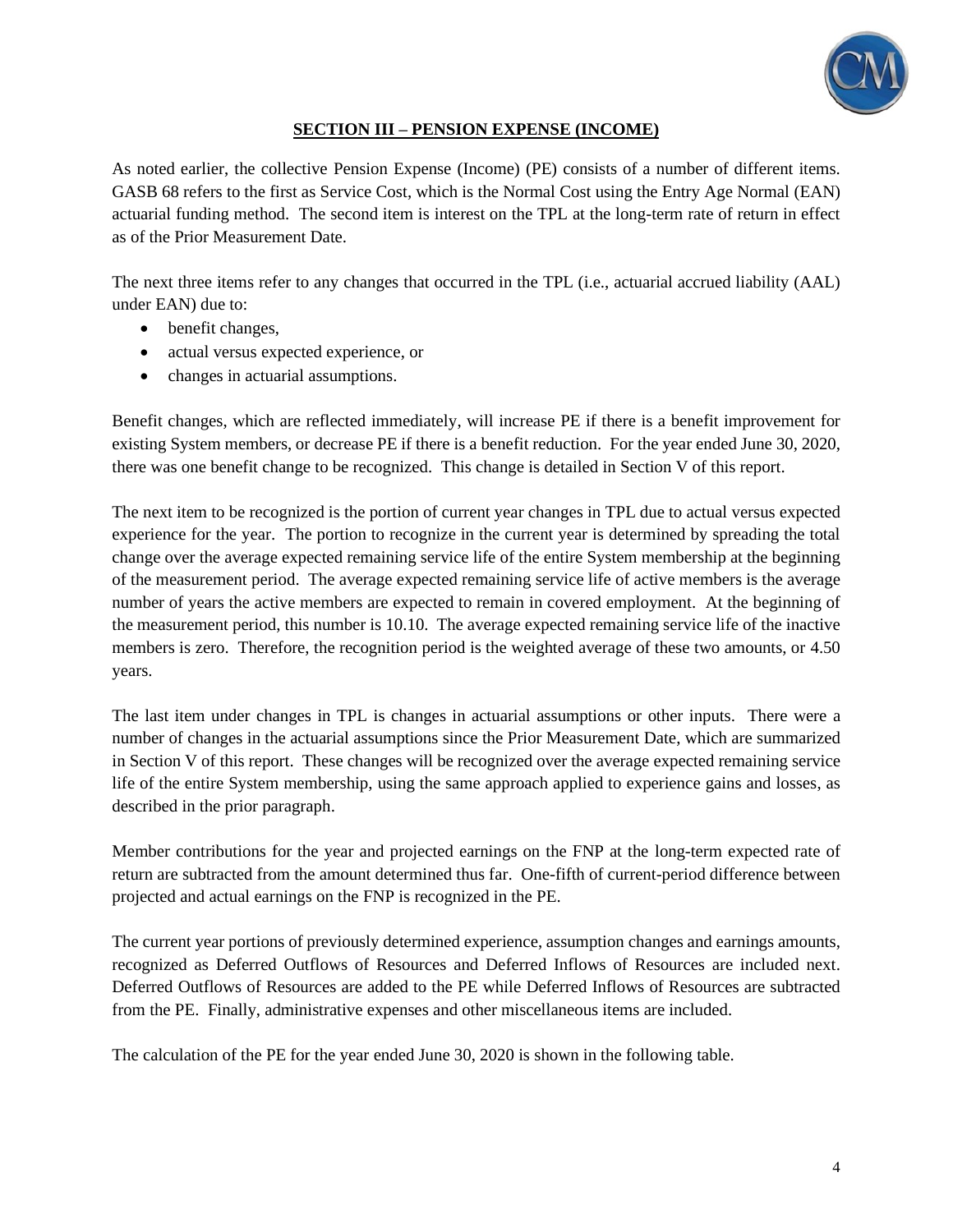

## **Pension Expense (Income) For the Year Ended June 30, 2020**

| <b>Uniform Retirement System for Justices and Judges</b>                                                               | 2020           |
|------------------------------------------------------------------------------------------------------------------------|----------------|
| <b>Service Cost</b>                                                                                                    | \$9,193,898    |
| Interest on the Total Pension Liability                                                                                | 20,641,904     |
| <b>Current-period Benefit Changes</b>                                                                                  | 5,785,872      |
| Expensed portion of current-period difference between expected<br>and actual experience in the total pension liability | (164, 057)     |
| Expensed portion of current-period changes of assumptions                                                              | 2,594,942      |
| <b>Member Contributions</b>                                                                                            | (2,765,684)    |
| Projected Earnings on Plan Investments                                                                                 | (23, 673, 449) |
| Expensed portion of current-period differences between actual<br>and projected earnings on plan investments            | 1,627,346      |
| <b>Administrative Expense</b>                                                                                          | 174,427        |
| Other                                                                                                                  | $\overline{0}$ |
| Recognition of beginning deferred outflows of resources as<br>pension expense                                          | 7,658,220      |
| Recognition of beginning deferred inflows of resources as                                                              |                |
| pension expense                                                                                                        | (6,269,388)    |
| <b>Total Pension Expense</b>                                                                                           | \$14,804,031   |

Note: Average expected remaining service life for all members is 4.50.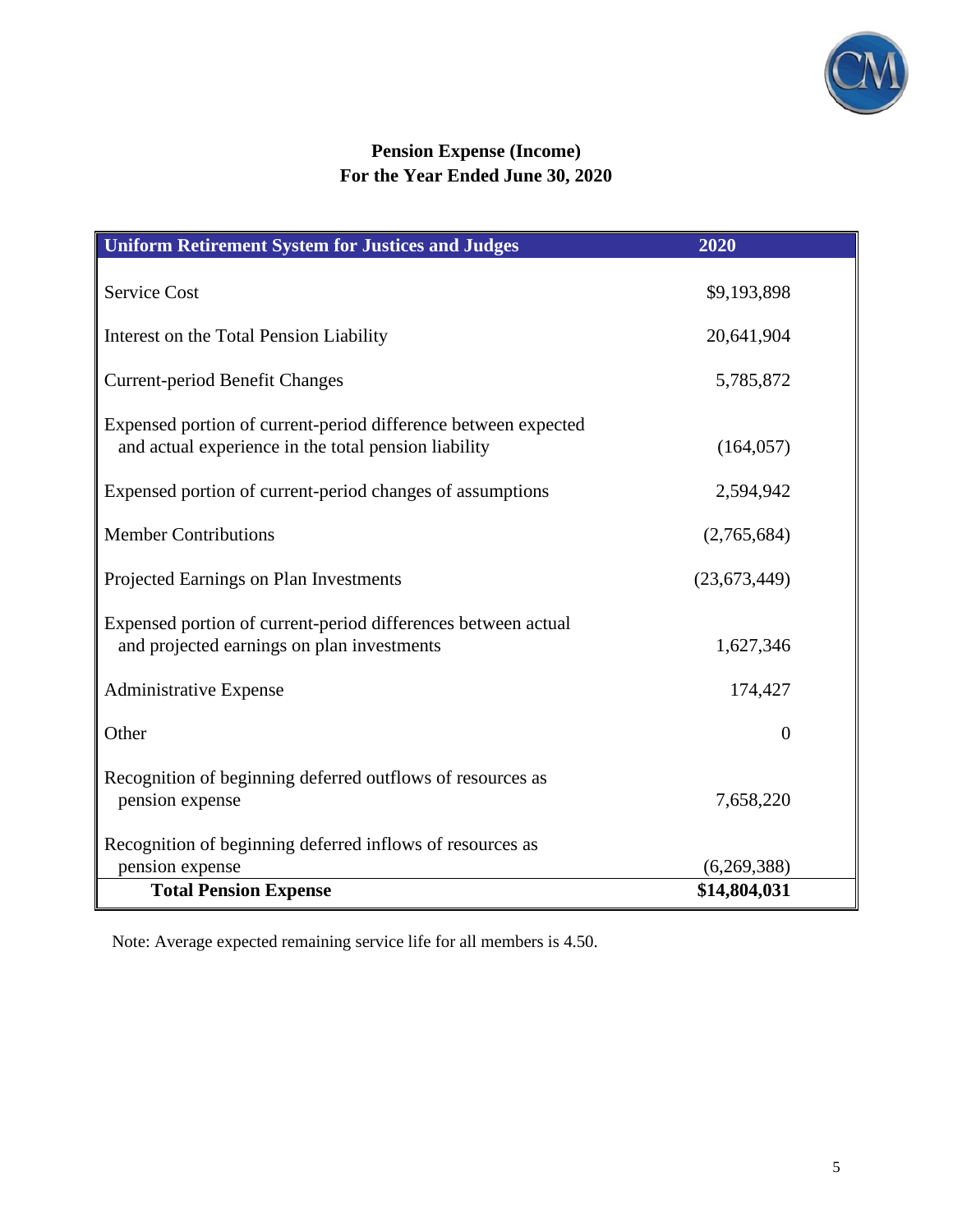

## **SECTION IV – NOTES TO FINANCIAL STATEMENTS**

The material presented herein will follow the order presented in GASB 68. Paragraph numbers are provided for ease of reference.

**Paragraph 37:** The information required is to be prepared by the System and employer.

**Paragraph 38:** The information required is to be prepared by the System and employer.

**Paragraph 39:** Not Applicable.

**Paragraph 40(a) – (b):** The information required is to be supplied by the System.

**Paragraph 40(c):** The data required regarding the membership of the System were furnished by the System. The following table summarizes the membership of the System as of July 1, 2020, the date of the valuation used to determine the June 30, 2020 Total Pension Liability.

#### **Membership**

| Number as of July 1, 2020                                                       |           |  |  |  |  |
|---------------------------------------------------------------------------------|-----------|--|--|--|--|
| Inactive Members Or Their Beneficiaries                                         | 304       |  |  |  |  |
| <b>Currently Receiving Benefits</b><br>Inactive Members Entitled To But Not Yet | 15        |  |  |  |  |
| <b>Receiving Benefits</b>                                                       |           |  |  |  |  |
| Nonvested Terminations<br><b>Active Members</b>                                 | 20<br>263 |  |  |  |  |
| Total                                                                           |           |  |  |  |  |

**Paragraph 40(d) – (e):** The information required is to be supplied by the System.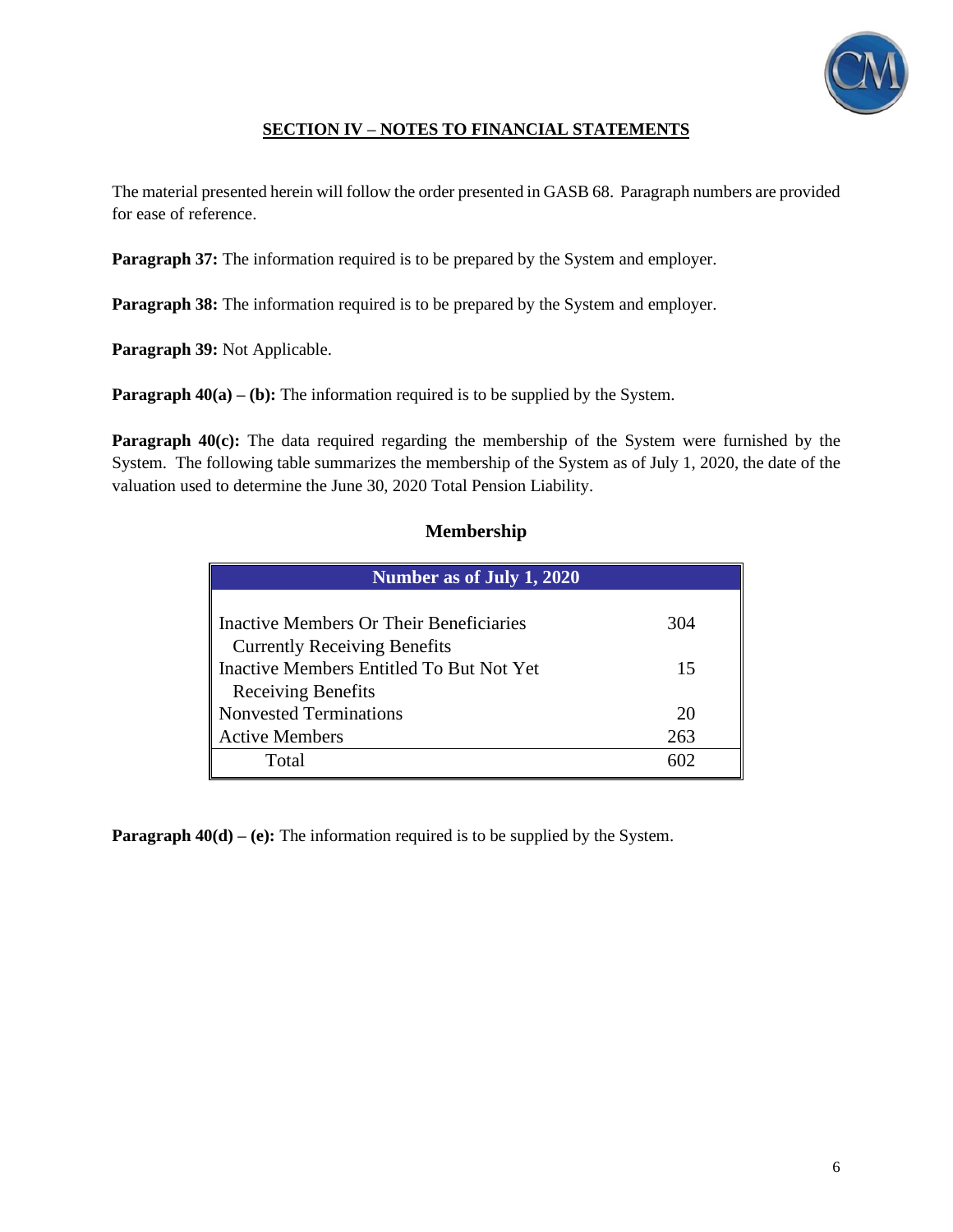

**Paragraph 41:** This paragraph requires information to be disclosed regarding the actuarial assumptions and other inputs used to measure the TPL. The complete set of actuarial assumptions and other inputs utilized in developing the TPL are outlined in Appendix C. The TPL as of June 30, 2020 was determined based on an actuarial valuation prepared as of July 1, 2020, using the following actuarial assumptions and other inputs:

| Price Inflation                                                                   | 2.50 percent |
|-----------------------------------------------------------------------------------|--------------|
| Salary increases, including price inflation                                       | 3.50 percent |
| Long-term Rate of Return, net of investment<br>expense, including price inflation | 6.50 percent |
| Municipal Bond Index Rate                                                         |              |
| <b>Prior Measurement Date</b>                                                     | 3.50 percent |
| <b>Measurement Date</b>                                                           | 2.19 percent |
| Year FNP is projected to be depleted                                              | N/A          |
| Single Equivalent Interest Rate, net of plan                                      |              |

investment expense, including price inflation Prior Measurement Date Measurement Date 7.00 percent 6.50 percent

Mortality Pub-2010 Below Median, General Membership Active/Retiree Healthy Mortality Table with base rates projected to 2030 using Scale MP-2019. Male rates are set back one year, and female rates are set forward one year.

> Disability mortality rates were based on the post-retirement mortality rates with rates set forward 12 years.

The actuarial assumptions used in the valuation are based on the results of the most recent actuarial experience study, which covered the three-year period ending June 30, 2019. The experience study report is dated May 13, 2020.

#### **Paragraph 42:**

**(a): Discount rate (SEIR)**. The discount rate used to measure the TPL at June 30, 2020 was 6.50%. The discount rate used to measure the TPL at June 30, 2019 was 7.00%.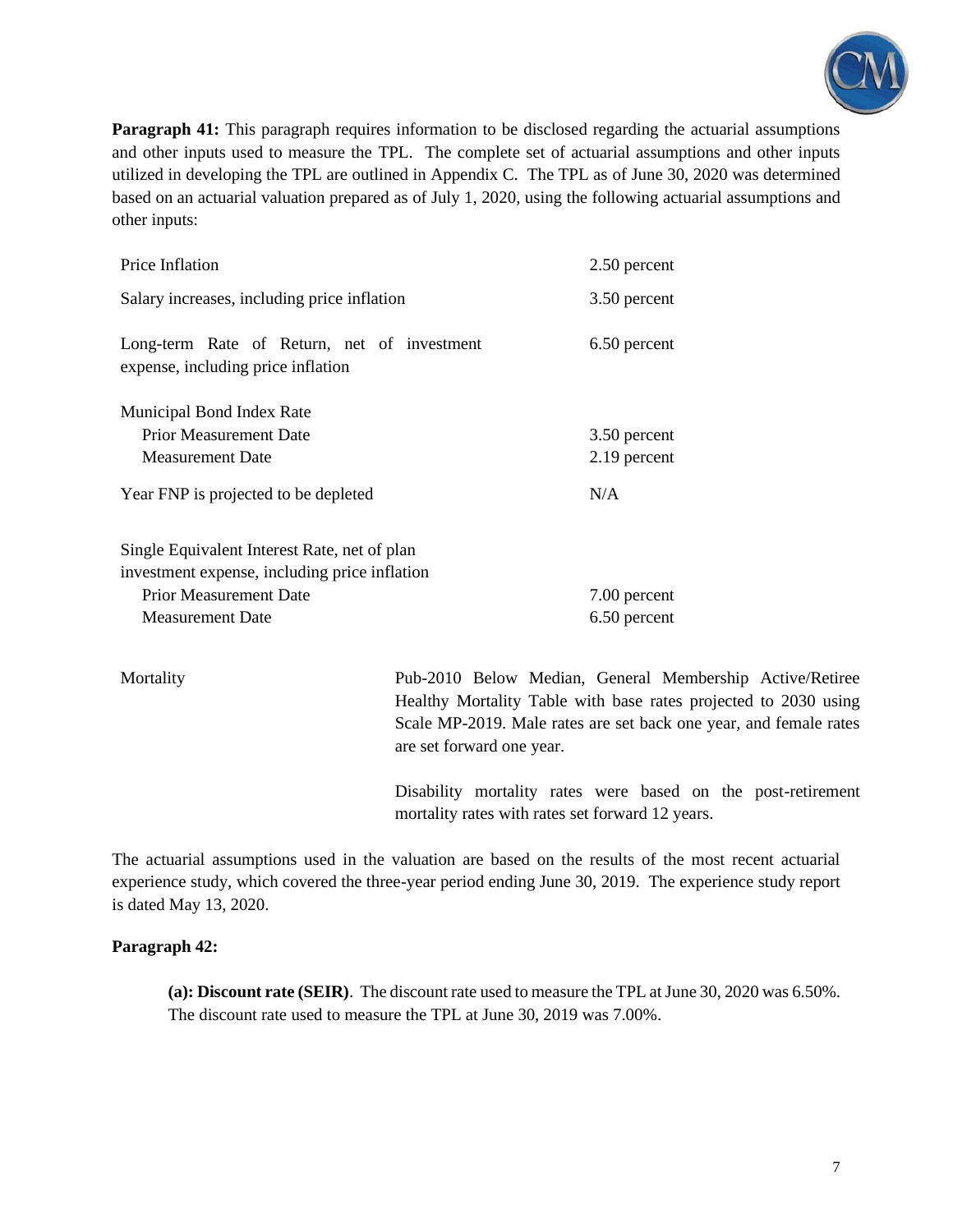

**(b): Projected cash flows**. The projection of cash flows used to determine the discount rate assumed that plan contributions from members and the State of Oklahoma will be made at the current contribution rates as set out in state statute:

- a. Employee contribution rate: 8.00%
- b. State contribution rate: 22.00%
- c. Administrative expenses in the prior year were projected forward with price inflation as an estimate for administrative expenses in current and future years. The portion of expenses in future years allocated to the current members was based on the proportionate share of covered payroll in each year for the remainder of the existing members to the total covered payroll for all members.
- d. Both pension and OPEB benefits are paid by the trust as a whole.

Based on those assumptions, the System's FNP was projected to be available to make all projected future benefit payments of current System members. Therefore, the long-term expected rate of return on System investments of 6.50% was applied to all periods of projected benefit payments to determine the TPL.

The FNP projections are based upon the System's financial status on the Measurement Date, the indicated set of methods and assumptions, and the requirements of GASB 67 and 68. As such, the FNP projections are not reflective of the cash flows and asset accumulations that would occur on an ongoing System basis, reflecting the impact of future members. Therefore, the results of this test do not necessarily indicate whether or not the fund will actually run out of money, the financial condition of the System, or the System's ability to make benefit payments in future years.

**(c): Long-term rate of return.** The long-term expected rate of return on pension plan investments is reviewed as part of the experience study. Several factors are considered in evaluating the longterm rate of return assumption, including long-term historical data, estimates inherent in current market data, and an analysis in which best-estimate ranges of expected future real rates of return (expected returns, net of investment expense and inflation), along with estimates of variability and correlations for each asset class, were developed by the System's investment consultant. These ranges were combined to develop the long-term expected rate of return by weighting the expected future real rates of return by the target asset allocation percentage and then adding expected inflation. The capital market assumptions developed by investment consultants are often intended for use over a 10-year investment horizon and are not always useful in setting the long-term rate of return for funding pension plans which covers a longer timeframe. The long-term rate of return assumption is intended to be a long-term assumption (30 to 50 years) and is not expected to change absent a significant change in the asset allocation, a change in the inflation assumption, or a fundamental change in the market that alters expected returns in future years.

**(d): Municipal bond rate.** A municipal bond rate was not used in determining the discount rate. If it were required, the rate would be 2.19% on the Measurement Date.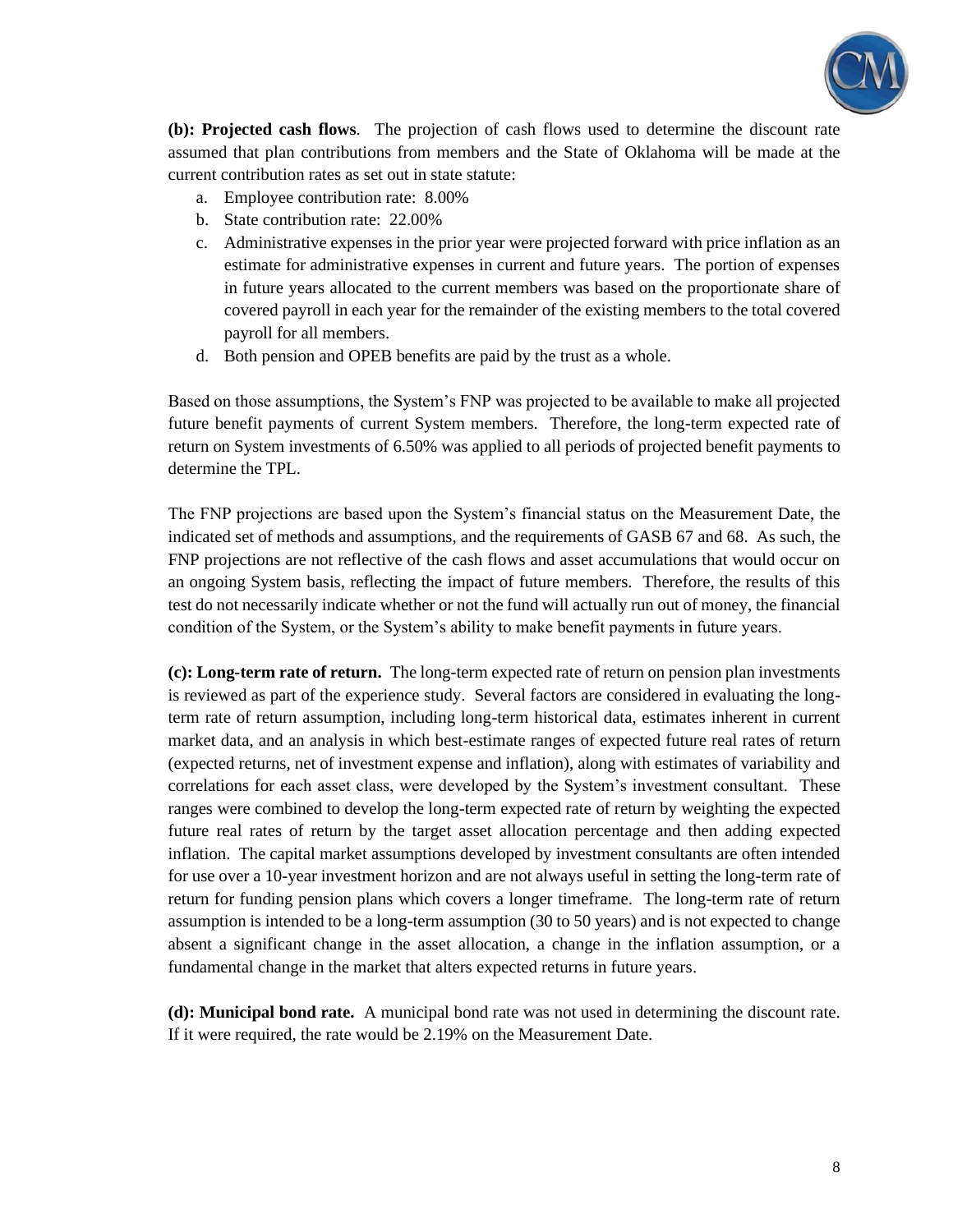

**(e): Period of projected benefit payments.** Projected future benefit payments for all current plan members until benefit payments ran out.

**(f): Assumed asset allocation.** The target asset allocation and best estimates of arithmetic real rates of return for each major asset class, as used in the June 30, 2019 experience study, are summarized in the following table:

| <b>Target</b><br><b>Asset Class</b><br><b>Allocation</b> |        | <b>Long-Term Expected</b><br><b>Real Rate of Return*</b> |
|----------------------------------------------------------|--------|----------------------------------------------------------|
| <b>US Large Cap Equity</b>                               | 34.0%  | 4.7%                                                     |
| <b>US Small Cap Equity</b>                               | 6.0%   | 5.8%                                                     |
| Int'l Developed Equity                                   | 23.0%  | 6.5%                                                     |
| <b>Emerging Market Equity</b>                            | 5.0%   | 8.5%                                                     |
| Core Fixed Income                                        | 25.0%  | 0.5%                                                     |
| Long Term Treasuries                                     | 3.5%   | 0.0%                                                     |
| <b>US TIPS</b>                                           | 3.5%   | 0.3%                                                     |
| Total                                                    | 100.0% |                                                          |

\*Arithmetic mean

**(g): Sensitivity analysis.** This paragraph requires disclosure of the sensitivity of the NPL to changes in the discount rate. The following presents the NPL of the System, calculated using the discount rate of 6.50 percent, as well as the System's NPL calculated using a discount rate that is 1-percentage-point lower (5.50 percent) or 1-percentage-point higher (7.50 percent) than the current rate:

|                               | <b>1% Decrease</b> | <b>Current Discount</b> | <b>1% Increase</b> |
|-------------------------------|--------------------|-------------------------|--------------------|
|                               | $(5.50\%)$         | <b>Rate</b> $(6.50\%)$  | $(7.50\%)$         |
| Total Pension Liability       | \$360,712,857      | \$330,152,206           | \$303,640,226      |
| Fiduciary Net Position        | 347,508,299        | 347,508,299             | 347,508,299        |
| Net Pension Liability/(Asset) | \$13,204,558       | (\$17,356,093)          | $(\$43,868,073)$   |

**Paragraph 43:** The required information will be supplied by the System.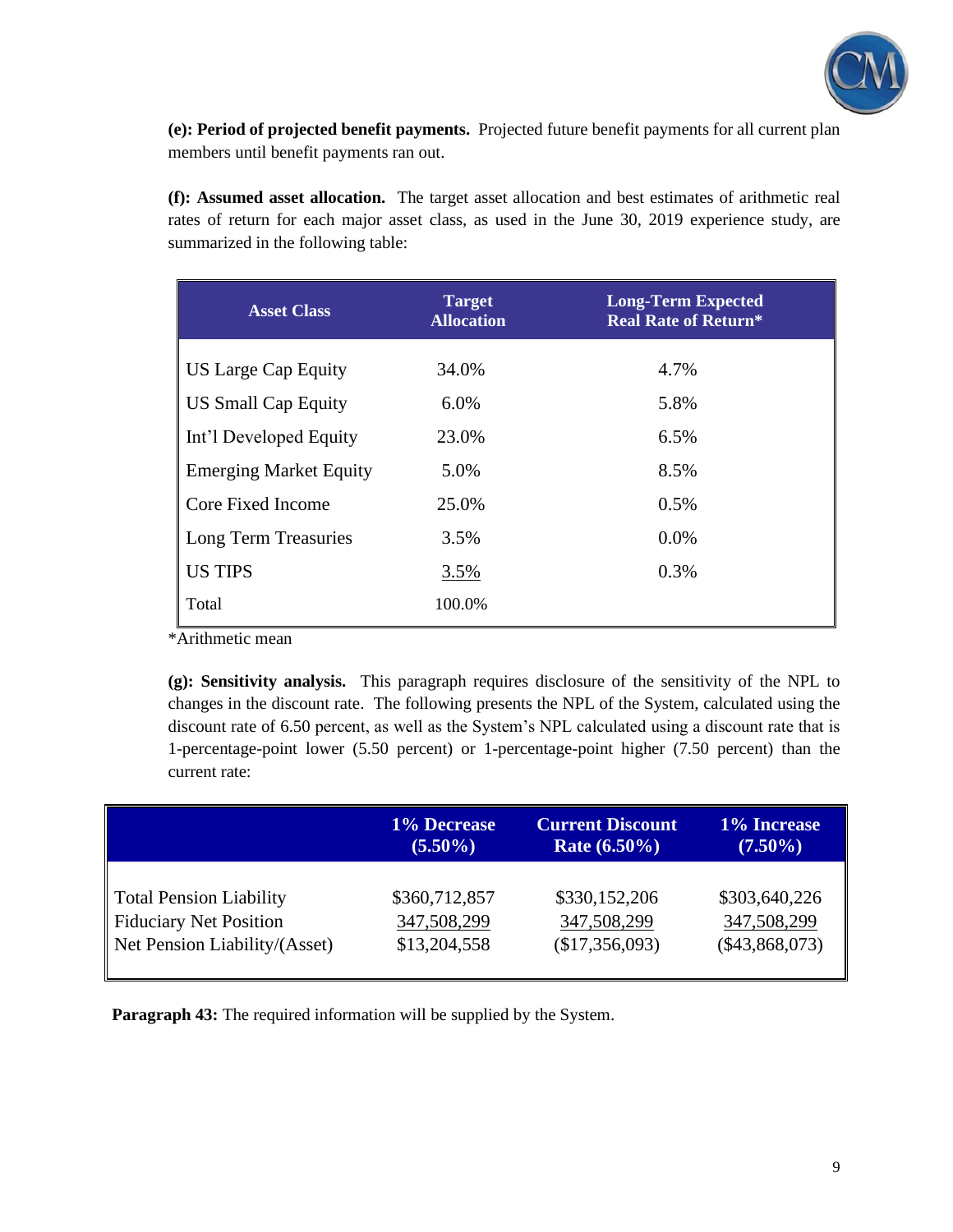

**Paragraph 44:** This paragraph requires a schedule of changes in Net Pension Liability (Asset). The needed information is provided in the table below for fiscal year ended June 30:

| <b>Uniform Retirement System for Justices and Judges</b>         |                                                 |                                                     |                                                       |  |  |  |  |  |
|------------------------------------------------------------------|-------------------------------------------------|-----------------------------------------------------|-------------------------------------------------------|--|--|--|--|--|
|                                                                  | <b>Total Pension</b><br><b>Liability</b><br>(a) | <b>Plan Fiduciary Net</b><br><b>Position</b><br>(b) | <b>Net Pension</b><br><b>Liability</b><br>$(a) - (b)$ |  |  |  |  |  |
| Balances at June 30, 2019<br>Changes for the year:               | \$305,801,494                                   | \$344,205,778                                       | $(\$38,404,284)$                                      |  |  |  |  |  |
| Service cost                                                     | 9,193,898                                       |                                                     | 9,193,898                                             |  |  |  |  |  |
| Interest                                                         | 20,641,904                                      |                                                     | 20,641,904                                            |  |  |  |  |  |
| Benefit changes                                                  | 5,785,872                                       |                                                     | 5,785,872                                             |  |  |  |  |  |
| Difference between expected and<br>actual experience             | (738, 255)                                      |                                                     | (738, 255)                                            |  |  |  |  |  |
| Changes in assumptions                                           | 11,677,237                                      |                                                     | 11,677,237                                            |  |  |  |  |  |
| Contributions - employer                                         |                                                 | 7,384,490                                           | (7, 384, 490)                                         |  |  |  |  |  |
| Contributions - non-employer                                     |                                                 | $\boldsymbol{0}$                                    | $\Omega$                                              |  |  |  |  |  |
| Contributions - member                                           |                                                 | 2,765,684                                           | (2,765,684)                                           |  |  |  |  |  |
| Net investment income                                            |                                                 | 15,536,718                                          | (15, 536, 718)                                        |  |  |  |  |  |
| Benefit payments, including refunds<br>of employee contributions | (22, 209, 944)                                  | (22, 209, 944)                                      | $\Omega$                                              |  |  |  |  |  |
| Administrative expense                                           |                                                 | (174, 427)                                          | 174,427                                               |  |  |  |  |  |
| Other changes                                                    |                                                 | $\boldsymbol{0}$                                    | $\mathbf{0}$                                          |  |  |  |  |  |
| Net changes<br>Balances at June 30, 2020                         | 24,350,712<br>\$330,152,206                     | 3,302,521<br>\$347,508,299                          | 21,048,191<br>(\$17,356,093)                          |  |  |  |  |  |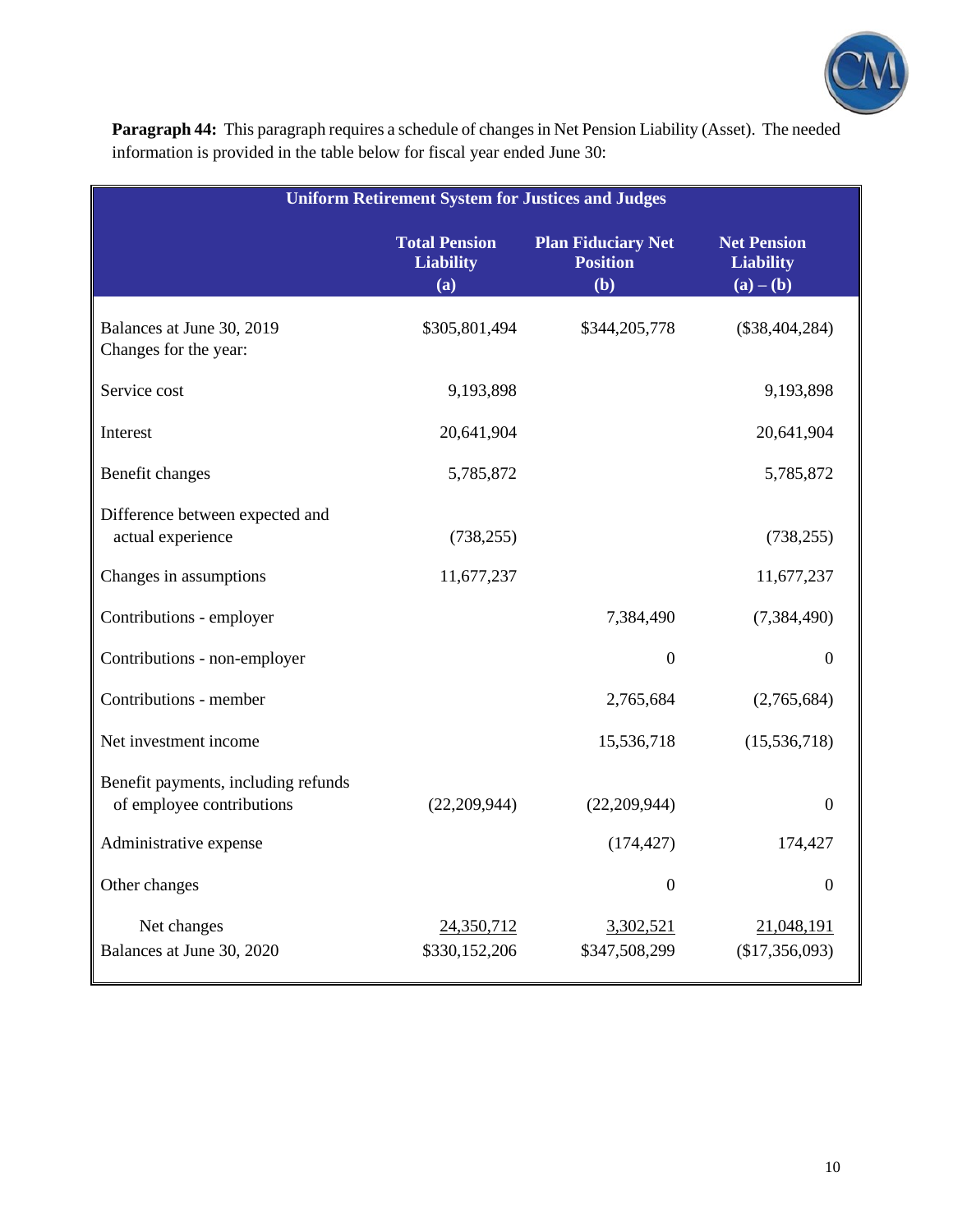

### **Paragraph 45:**

**(a):** The Measurement Date of the collective NPL is June 30, 2020. The TPL as of June 30, 2020 was determined based on the annual actuarial funding valuation report prepared as of July 1, 2020.

**(b):** There is no special funding situation.

**(c):** There were a number of changes in the actuarial assumptions that affected the measurement of the TPL since the Prior Measurement Date. These changes are summarized in Section V of this report.

**(d):** There was one change in the benefit terms that affected measurement of the TPL since the Prior Measurement Date. This change is detailed in Section V of this report.

**(e):** This information will be supplied by the System.

**(f):** The information will be supplied by the System and employer.

**(g):** Please see Section III for the development of the PE.

**(h):** Since certain expense items are recognized over closed periods each year, the deferred portions of these items must be tracked annually. If the amounts serve to reduce PE they are labeled Deferred Inflows of Resources. If they will increase PE they are labeled Deferred Outflows of Resources. The recognition of these amounts is accomplished on a level dollar basis, with no interest included in the deferred amounts. Experience gains/losses and the impact of changes in actuarial assumptions, if any, are recognized over the average expected remaining service life of the active and inactive System members at the beginning of the measurement period. Investment gains and losses are recognized equally over a five-year period.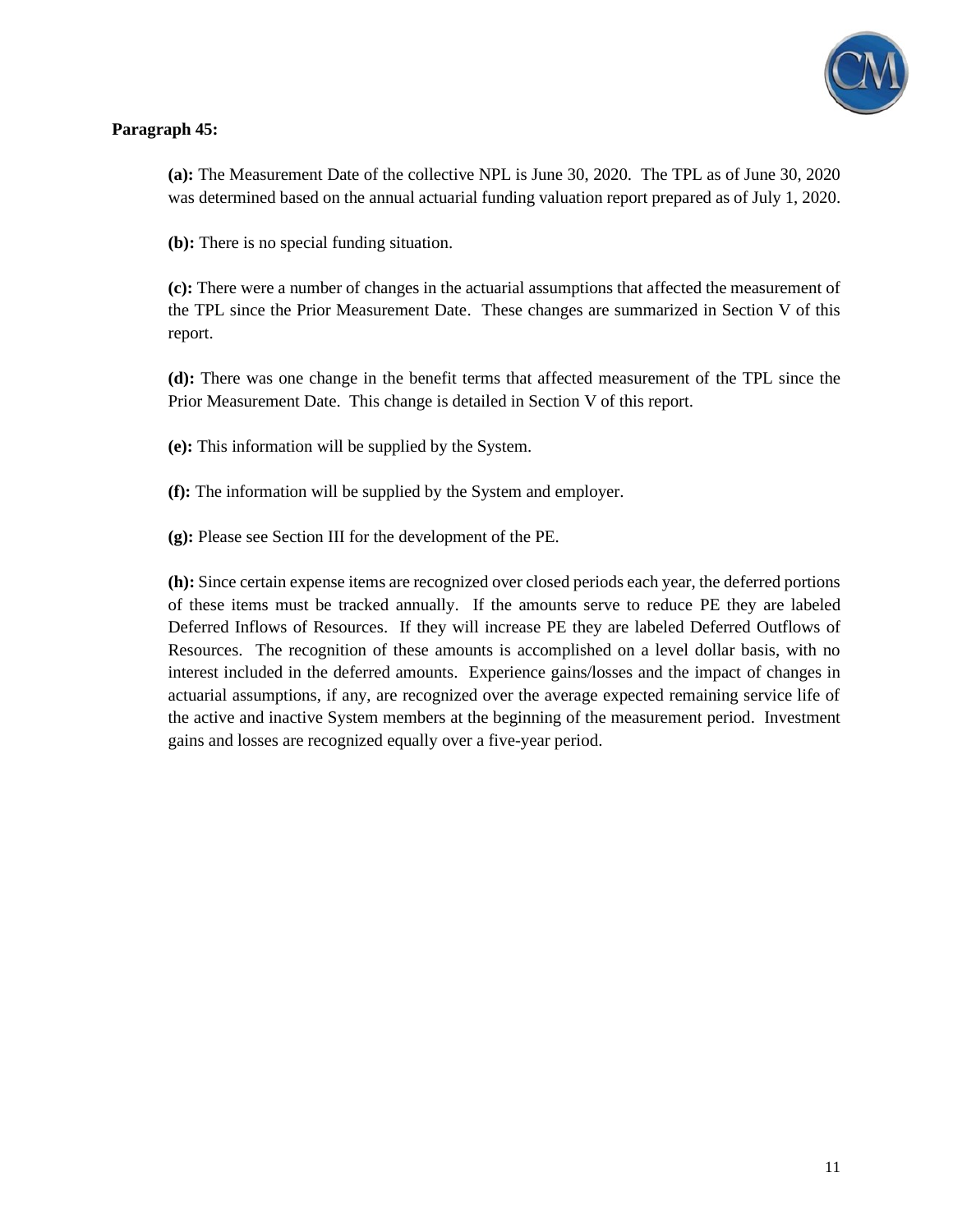

The following tables provide a summary of the amounts of the Deferred Outflows of Resources and Deferred Inflows of Resources as of the Measurement Date (June 30, 2020). Per GASB 68, reporting of the differences between projected and actual earnings should be on a net basis, with only one Deferred Outflow or Inflow. This information is provided in the following table.

|                                                       | <b>Deferred</b><br><b>Outflows of</b><br><b>Resources</b> | <b>Deferred Inflows</b><br>of Resources | <b>Net Deferred</b><br><b>Outflows/(Inflows)</b><br>of Resources |
|-------------------------------------------------------|-----------------------------------------------------------|-----------------------------------------|------------------------------------------------------------------|
| Differences between expected<br>and actual experience | \$3,719,973                                               | \$1,122,433                             | \$2,597,540                                                      |
| Changes of assumptions                                | 9,082,295                                                 | 0                                       | 9,082,295                                                        |
| Differences between projected<br>and actual earnings  | 8,282,911                                                 | 4,802,052                               | 3,480,859                                                        |
| Total                                                 | \$21,085,179                                              | \$5,924,485                             | \$15,160,694                                                     |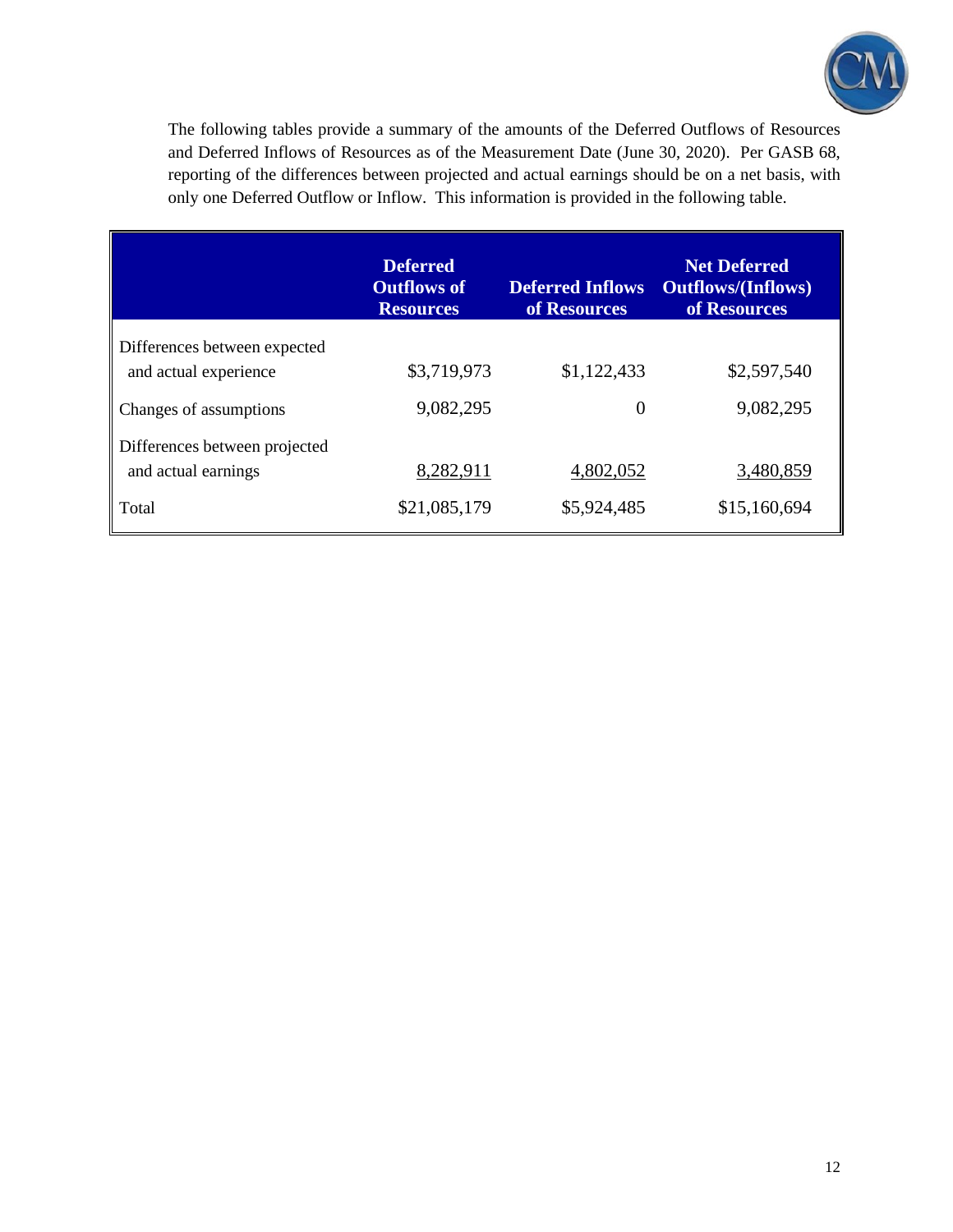

The following tables show the Deferred Outflows of Resources and the Deferred Inflows of Resources separately to provide additional detail.

| <b>Uniform Retirement System for Justices and Judges - Deferred Outflows of Resources</b> |               |                      |               |                  |                    |                    |               |                      |
|-------------------------------------------------------------------------------------------|---------------|----------------------|---------------|------------------|--------------------|--------------------|---------------|----------------------|
|                                                                                           |               | <b>June 30, 2019</b> |               | <b>Additions</b> |                    | <b>Recognition</b> |               | <b>June 30, 2020</b> |
|                                                                                           |               |                      |               |                  |                    |                    |               |                      |
| Differences between expected                                                              |               |                      |               |                  |                    |                    |               |                      |
| and actual experience                                                                     |               |                      |               |                  |                    |                    |               |                      |
| <b>FY 2016 Base</b>                                                                       | \$            | 0                    | \$            | $\theta$         | $\mathbf{\hat{S}}$ | 0                  | \$            |                      |
| FY 2017 Base                                                                              |               | 0                    |               | 0                |                    | 0                  |               |                      |
| <b>FY 2018 Base</b>                                                                       |               | 0                    |               | $\Omega$         |                    | 0                  |               |                      |
| <b>FY 2019 Base</b>                                                                       |               | 5,482,994            |               | 0                |                    | 1,763,021          |               | 3,719,973            |
| <b>FY 2020 Base</b>                                                                       |               | 0                    |               | 0                |                    | 0                  |               |                      |
| Total                                                                                     | \$            | 5,482,994            | \$            | $\overline{0}$   | \$                 | 1,763,021          | \$            | 3,719,973            |
| Changes of assumptions                                                                    |               |                      |               |                  |                    |                    |               |                      |
| <b>FY 2016 Base</b>                                                                       | \$            | 197,596              | $\mathcal{S}$ | $\Omega$         | $\mathcal{S}$      | 197,596            | \$            |                      |
| FY 2017 Base                                                                              |               | 941,662              |               | $_{0}$           |                    | 941,662            |               |                      |
| FY 2018 Base                                                                              |               | $\Omega$             |               |                  |                    |                    |               |                      |
| <b>FY 2019 Base</b>                                                                       |               |                      |               |                  |                    | 0                  |               |                      |
| <b>FY 2020 Base</b>                                                                       |               |                      |               | 11,677,237       |                    | 2,594,942          |               | 9,082,295            |
| Total                                                                                     | \$            | 1,139,258            | $\mathcal{S}$ | 11,677,237       | $\mathcal{S}$      | 3,734,200          | $\mathcal{S}$ | 9,082,295            |
| Differences between projected                                                             |               |                      |               |                  |                    |                    |               |                      |
| and actual earnings                                                                       |               |                      |               |                  |                    |                    |               |                      |
| <b>FY 2016 Base</b>                                                                       | \$            | 4,164,766            | \$            | 0                | $\mathcal{S}$      | 4,164,766          | \$            |                      |
| <b>FY 2017 Base</b>                                                                       |               |                      |               |                  |                    | 0                  |               |                      |
| <b>FY 2018 Base</b>                                                                       |               | 0                    |               |                  |                    | 0                  |               |                      |
| <b>FY 2019 Base</b>                                                                       |               | 2,364,701            |               | 0                |                    | 591,175            |               | 1,773,526            |
| FY 2020 Base                                                                              |               | 0                    |               | 8,136,731        |                    | 1,627,346          |               | 6,509,385            |
| Total                                                                                     | $\mathcal{S}$ | 6,529,467            | \$            | 8,136,731        | $\mathbb{S}$       | 6,383,287          | \$            | 8,282,911            |
| Total                                                                                     | \$            | 13,151,719           | \$            | 19,813,968       | \$                 | 11,880,508         | \$            | 21,085,179           |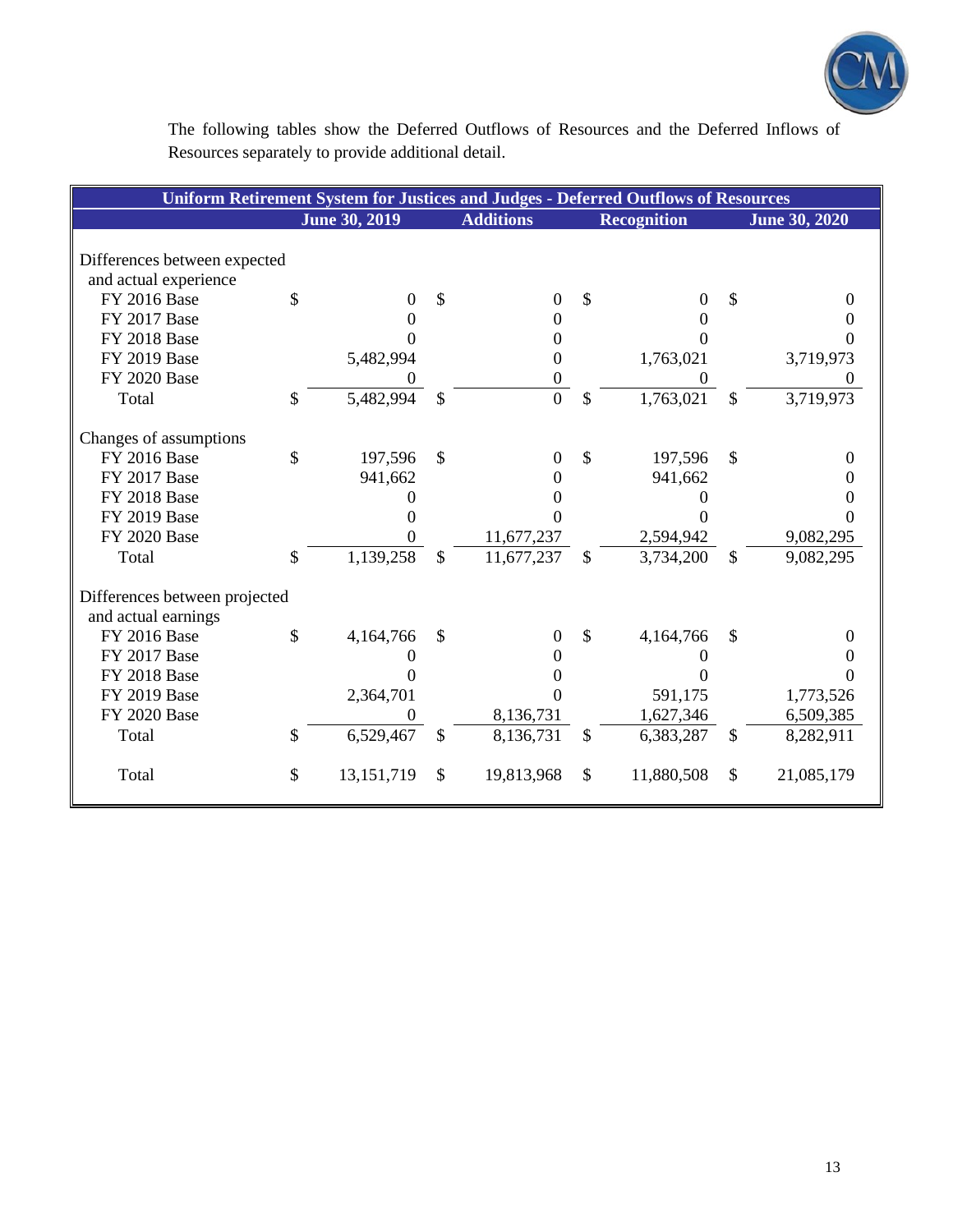|                                       |                      |               |                  | Uniform Retirement System for Justices and Judges - Deferred Inflows of Resources |                      |
|---------------------------------------|----------------------|---------------|------------------|-----------------------------------------------------------------------------------|----------------------|
|                                       | <b>June 30, 2019</b> |               | <b>Additions</b> | <b>Recognition</b>                                                                | <b>June 30, 2020</b> |
|                                       |                      |               |                  |                                                                                   |                      |
| Differences between expected          |                      |               |                  |                                                                                   |                      |
| and actual experience<br>FY 2016 Base | \$                   | \$            |                  | \$                                                                                | \$                   |
| FY 2017 Base                          | 252,950<br>1,577,049 |               | $\theta$         | 252,950<br>1,577,049                                                              | 0<br>0               |
| <b>FY 2018 Base</b>                   | 1,033,397            |               | $\Omega$<br>0    | 485,162                                                                           | 548,235              |
| <b>FY 2019 Base</b>                   | 0                    |               | 0                | 0                                                                                 | $\Omega$             |
| <b>FY 2020 Base</b>                   | 0                    |               | 738,255          | 164,057                                                                           | 574,198              |
| Total                                 | \$<br>2,863,396      | $\mathcal{S}$ | 738,255          | \$<br>2,479,218                                                                   | \$<br>1,122,433      |
|                                       |                      |               |                  |                                                                                   |                      |
| Changes of assumptions                |                      |               |                  |                                                                                   |                      |
| <b>FY 2016 Base</b>                   | \$<br>$\mathbf{0}$   | $\mathcal{S}$ | $\overline{0}$   | \$<br>$\boldsymbol{0}$                                                            | \$<br>$\mathbf{0}$   |
| FY 2017 Base                          | 0                    |               | 0                | 0                                                                                 | $\overline{0}$       |
| <b>FY 2018 Base</b>                   | 0                    |               | $\theta$         | $\overline{0}$                                                                    | 0                    |
| FY 2019 Base                          | $\overline{0}$       |               | $\Omega$         | $\Omega$                                                                          | 0                    |
| <b>FY 2020 Base</b>                   | $\boldsymbol{0}$     |               | 0                | 0                                                                                 | $\theta$             |
| Total                                 | \$<br>$\overline{0}$ | \$            | $\overline{0}$   | \$<br>$\overline{0}$                                                              | \$<br>$\overline{0}$ |
|                                       |                      |               |                  |                                                                                   |                      |
| Differences between projected         |                      |               |                  |                                                                                   |                      |
| and actual earnings                   |                      |               |                  |                                                                                   |                      |
| <b>FY 2016 Base</b>                   | \$<br>$\theta$       | $\mathcal{S}$ | $\theta$         | \$<br>0                                                                           | \$<br>$\theta$       |
| FY 2017 Base                          | 6,212,812            |               | $\theta$         | 3,106,405                                                                         | 3,106,407            |
| <b>FY 2018 Base</b>                   | 2,543,467            |               | $\mathbf{0}$     | 847,822                                                                           | 1,695,645            |
| <b>FY 2019 Base</b>                   | 0                    |               | 0                | $\Omega$                                                                          | 0                    |
| <b>FY 2020 Base</b>                   | 0                    |               | 0                |                                                                                   | 0                    |
| Total                                 | \$<br>8,756,279      | \$            | $\overline{0}$   | \$<br>3,954,227                                                                   | \$<br>4,802,052      |
| Total                                 | \$<br>11,619,675     | \$            | 738,255          | \$<br>6,433,445                                                                   | \$<br>5,924,485      |

**(i):** Collective amounts reported as Deferred Outflows of Resources and Deferred Inflows of Resources related to pensions will be recognized in PE in future years as follows:

| <b>Year Ended June 30:</b> | <b>Deferred Outflows</b><br>of Resources | <b>Deferred Inflows</b><br>of Resources | <b>Net Deferred</b><br><b>Outflows/(Inflows)</b><br>of Resources |
|----------------------------|------------------------------------------|-----------------------------------------|------------------------------------------------------------------|
| 2021                       | \$6,576,484                              | \$4,603,448                             | \$1,973,036                                                      |
| 2022                       | 6,576,484                                | 1,074,953                               | 5,501,531                                                        |
| 2023                       | 5,007,395                                | 164,057                                 | 4,843,338                                                        |
| 2024                       | 2,924,816                                | 82,027                                  | 2,842,789                                                        |
| 2025                       |                                          |                                         |                                                                  |
| Thereafter                 |                                          |                                         |                                                                  |

**(j):** This will be provided by the System.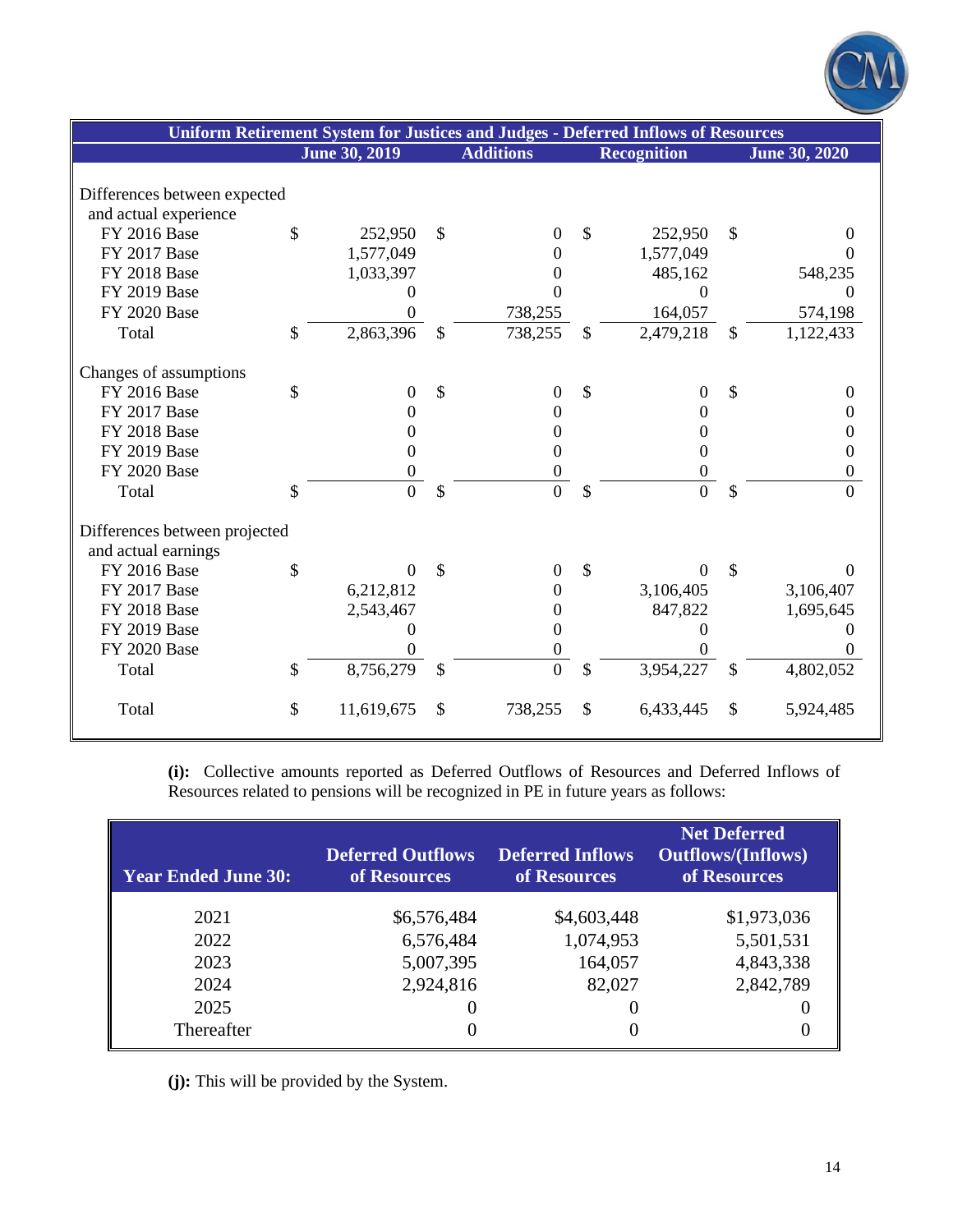

#### **SECTION V – REQUIRED SUPPLEMENTARY INFORMATION**

There are several tables of Required Supplementary Information (RSI) that need to be included in the System's financial statements:

**Paragraphs 46(a) - (c):** The required tables of schedules are provided in Appendix A.

**Paragraph 47:** Significant methods and assumptions used in calculating the actuarially determined contributions, if any, should be presented as notes to the schedule required by paragraph 46(c). In addition, for each of the schedules required by paragraph 46, information should be presented about factors that significantly affect trends in the amounts reported.

*Changes of benefit terms:* The following changes to the plan provisions were made by the Oklahoma Legislature and reflected in the valuation performed as of July 1 listed below:

- 2020: House Bill 3350 provided a one-time benefit increase as of July 1, 2020. Members who retired on or prior to July 1, 2015 received a 4.0% benefit increase. Members who retired between July 1, 2015 and July 1, 2018 received a 2.0% benefit increase. Members who retired after July 1, 2018 did not receive a benefit increase.
- 2018: House Bill 1340, enacted in 2018, provided a stipend for members of each system who had been retired for five years as of October 1, 2018. The stipend amount was based on the funding level of the system. URSJJ members received the lesser of 2% of the gross annual retirement amount or \$1,400. The bill also provided a minimum payment of \$350 for members with 20 years of service. The effective date of the stipend was October 1, 2018.
- 2011: Under House Bill 2132, COLAs are removed from the definition of "non-fiscal retirement bills" in the Oklahoma Pension Legislation Actuarial Analysis Act ("OPLAAA"). The effect of these amendments makes any COLA bill subject to all of the requirements of OPLAAA including the requirement that such bills provide adequate funding to pay the cost.

Under HB1010, the retirement age for judges taking office on or after January 1, 2012 increases from the current age 65 to age 67 with eight years of service. In addition, the current Rule of 80 or age 60 changes to age 62 with 10 or more years of service.

SB782 amends 62 O.S. § 3109 to move the deadline for completion of an actuarial investigation from November 1 to December 1. The final bill deletes the requirement that the state pension systems submit reports annually to the Pension Commission using standard actuarial assumptions.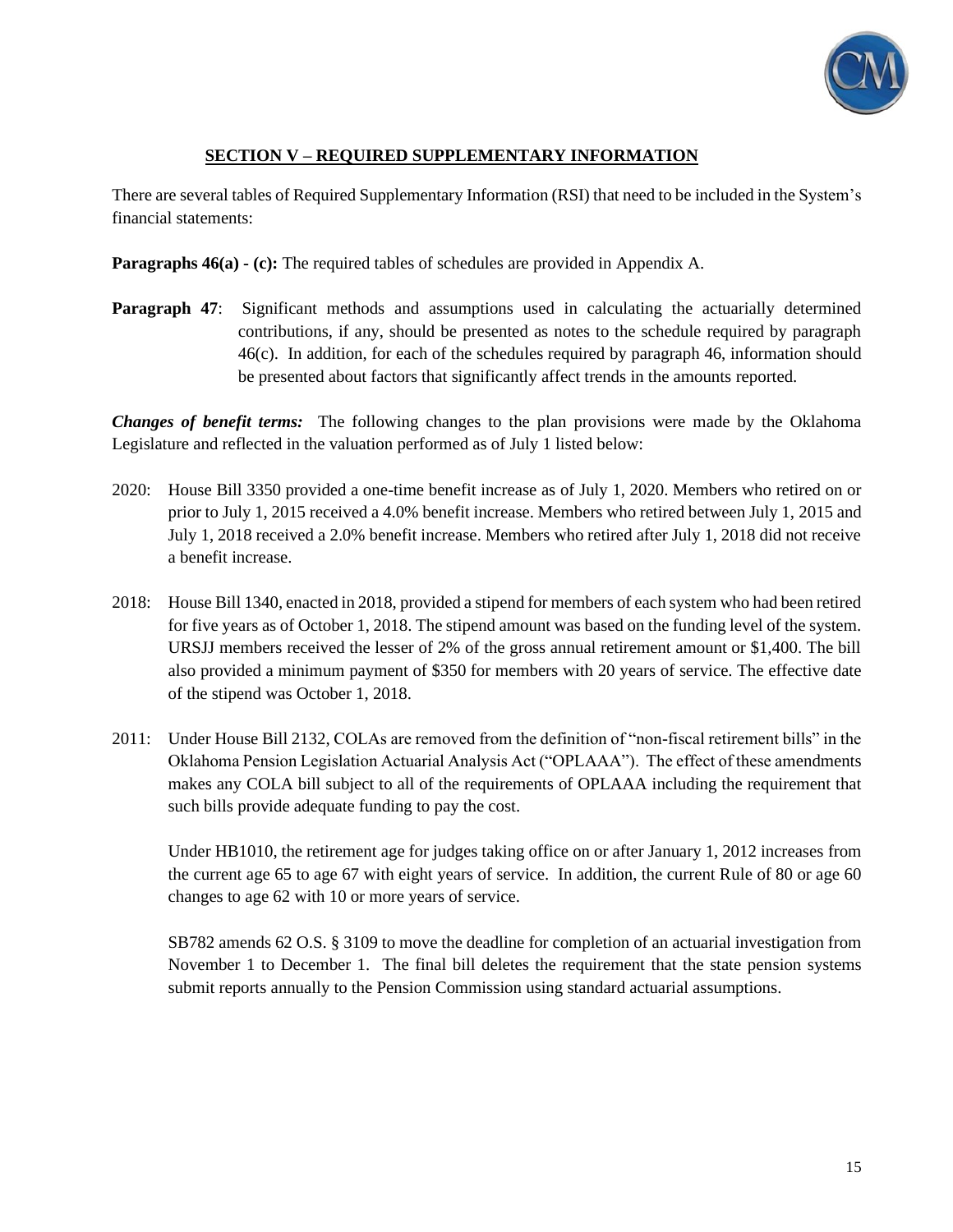

#### *Changes in actuarial assumptions:*

7/1/2020 valuation:

- Decrease the investment return from 7.00% to 6.50%.
- Decrease the price inflation from 2.75% to 2.50%.
- Decrease the salary scale assumption from 3.75% to 3.50%.
- Decrease the payroll growth from 3.50% to 3.25%.
- Change mortality assumption to reflect recent mortality experience.

7/1/2017 valuation:

- Decrease the investment return from 7.25% to 7.00%.
- Decrease the price inflation from 3.00% to 2.75%.
- Decrease the real wage growth from 1.00% to 0.75%.
- Change mortality assumption to reflect recent mortality improvements.
- Salary scale assumption was decreased from 5.00% to 3.75%
- Retirement rates were revised.

7/1/2016 valuation:

• Decrease the investment return from 7.50% to 7.25%.

7/1/2014 valuation:

- Salary scale assumption was decreased.
- Retirement rates were adjusted.

#### 7/1/2011 valuation:

- Salary increase assumption was revised.
- Payroll increase assumption was revised.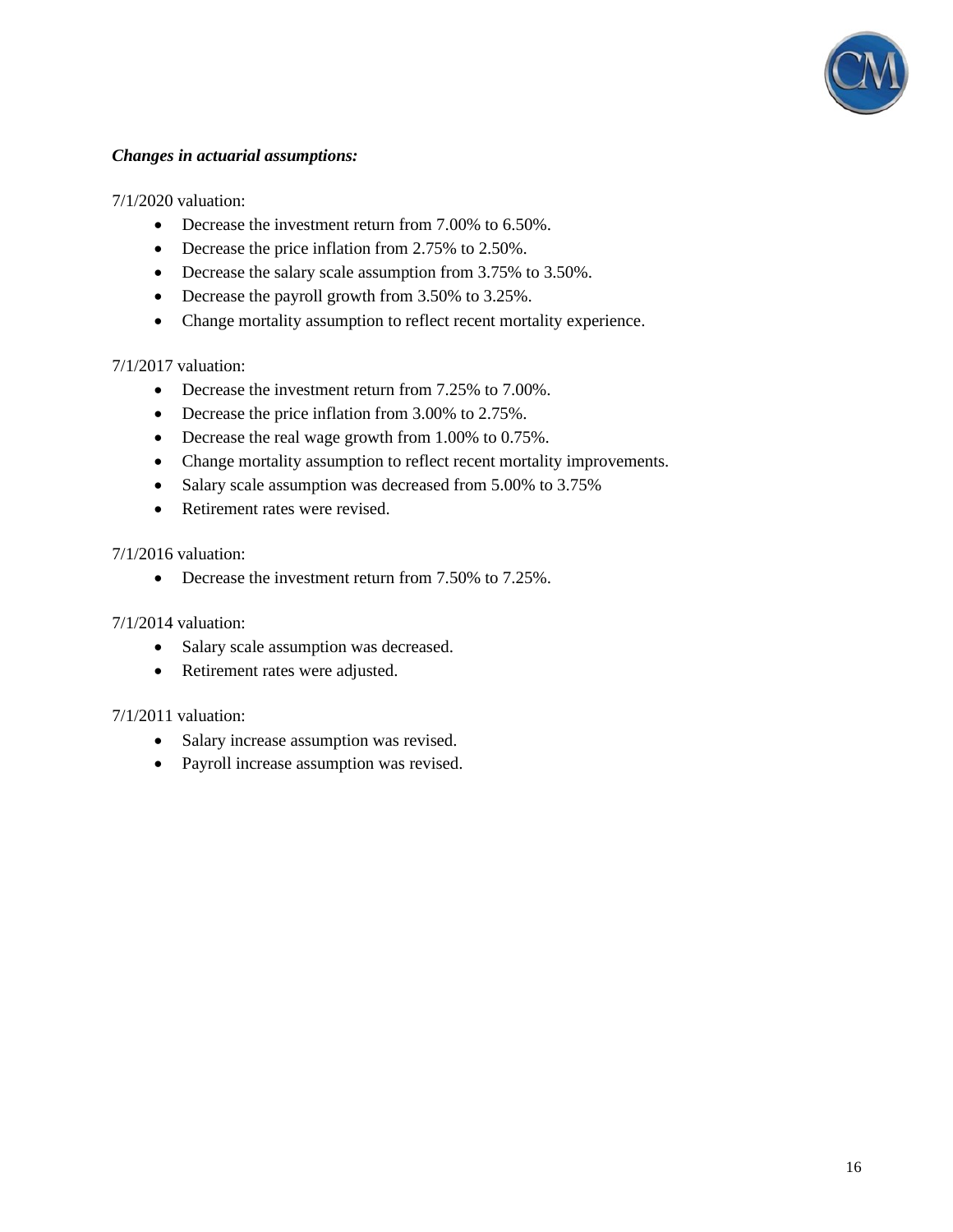

#### *Method and assumptions used in calculations of actuarially determined contributions.*

The System is funded with fixed contribution rates for the employees and the state. The Actuarially Determined Contributions in the *Schedule of Employer Contributions* are calculated as of the beginning of the fiscal year in which contributions are reported.

The following actuarial methods and assumptions (from the July 1, 2019 actuarial valuation) were used to determine the Actuarially Determined Contribution reported for Fiscal Year End 2019 in that schedule:

| Actuarial cost method                                                                | Entry age normal                    |
|--------------------------------------------------------------------------------------|-------------------------------------|
| Amortization method                                                                  | Level percentage of payroll, closed |
| Remaining amortization period                                                        | 8 years                             |
| Asset valuation method                                                               | 5-year smoothed market              |
| Price Inflation                                                                      | 2.75 percent                        |
| Salary increase, including price<br>inflation                                        | 3.75 percent                        |
| Long-term Rate of Return, net of<br>investment expense, including price<br>inflation | 7.00 percent                        |

Please see the information presented earlier in regard to Paragraph 47 for detailed information on the benefit changes and assumption changes that may have impacted the Actuarially Determined Contributions shown in the *Schedule of Employer Contributions*.

It should be noted that the funding valuation develops a combined pension and OPEB rate.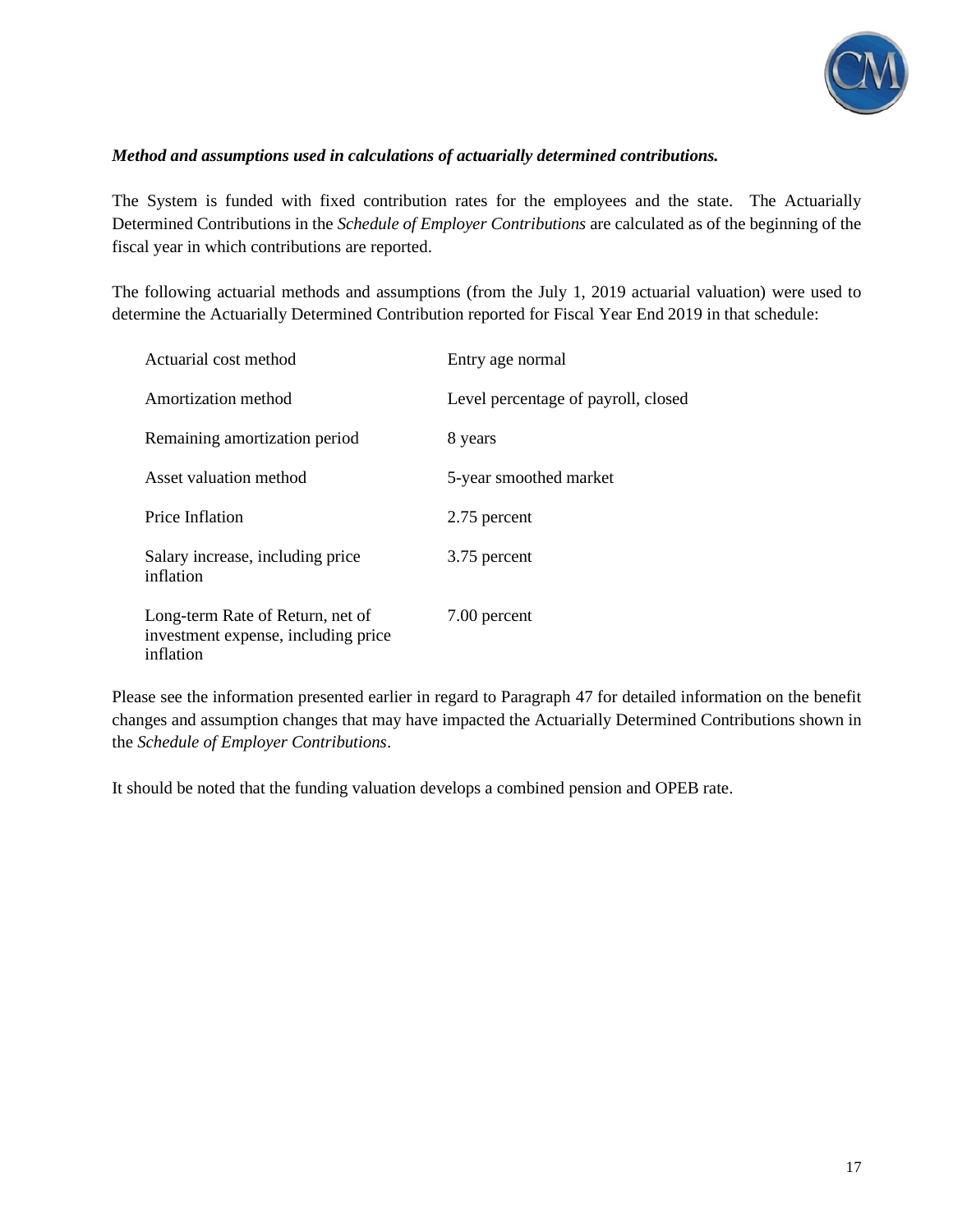

## **APPENDIX A**

## **Exhibit A**

#### **GASB 68 Paragraphs 46(a) – (b) SCHEDULE OF CHANGES IN THE NET PENSION LIABILITY (ASSET)**

#### **Fiscal Year Ended June 30**

| <b>Uniform Retirement System for Justices and Judges</b>                    | 2020             | 2019             | 2018             | 2017             | 2016            | 2015             | 2014             |
|-----------------------------------------------------------------------------|------------------|------------------|------------------|------------------|-----------------|------------------|------------------|
| <b>Total Pension Liability</b>                                              |                  |                  |                  |                  |                 |                  |                  |
| <b>Service Cost</b>                                                         | \$9,193,898      | \$9,003,153      | \$8,896,931      | \$10,085,219     | \$9,689,307     | \$9,602,685      | \$9,489,204      |
| Interest                                                                    | 20,641,904       | 19,622,906       | 19,161,620       | 19,229,316       | 19,340,785      | 18,812,397       | 18,528,474       |
| Benefit term changes                                                        | 5.785.872        | $\overline{0}$   | $\theta$         | $\overline{0}$   | $\overline{0}$  | $\Omega$         | $\overline{0}$   |
| Differences between expected and actual experience                          | (738, 255)       | 7,246,015        | (2,003,721)      | (6,664,302)      | (7,480,146)     | (4,598,372)      | (7,596,999)      |
| Assumption changes                                                          | 11.677.237       | $\overline{0}$   | $\Omega$         | 3,979,276        | 5,843,192       | $\Omega$         | (1,045,574)      |
| Benefit payments, including member refunds                                  | (22, 209, 944)   | (20, 449, 744)   | (18,513,078)     | (17, 737, 736)   | (17,359,623)    | (16,204,361)     | (14,996,391)     |
| <b>Net change in Total Pension Liability</b>                                | \$24,350,712     | \$15,422,330     | \$7,541,752      | \$8,891,773      | \$10,033,515    | \$7,612,349      | \$4,378,714      |
|                                                                             |                  |                  |                  |                  |                 |                  |                  |
| <b>Total Pension Liability - beginning *</b>                                | \$305,801,494    | \$290,379,164    | \$282,837,412    | \$273,945,639    | \$266,400,026   | \$258,787,677    | \$254,408,963    |
| Total Pension Liability - ending (a)                                        | \$330,152,206    | \$305,801,494    | \$290,379,164    | \$282,837,412    | \$276,433,541   | \$266,400,026    | \$258,787,677    |
| <b>Plan Fiduciary Net Position</b>                                          |                  |                  |                  |                  |                 |                  |                  |
| <b>Employer contributions</b>                                               | \$7,384,490      | \$7,145,803      | \$6,504,275      | \$6,013,196      | \$5,831,884     | \$5,295,012      | \$4,610,812      |
| Non-employer contributions - Direct Aid (State/City/District)               | $\Omega$         | $\theta$         | $\overline{0}$   | $\overline{0}$   | $\Omega$        | $\overline{0}$   | $\theta$         |
| Employee contributions                                                      | 2,765,684        | 2,666,542        | 2,608,284        | 2,663,717        | 2,666,001       | 2,706,406        | 2,543,885        |
| Net investment income                                                       | 15,536,718       | 20,115,079       | 26,188,737       | 36,313,215       | 1,441,579       | 8,173,421        | 46,212,132       |
| Benefit payments, including member refunds                                  | (22, 209, 944)   | (20, 449, 744)   | (18,513,078)     | (17, 737, 736)   | (17,359,623)    | (16,204,361)     | (14,996,391)     |
| Administrative expenses                                                     | (174, 427)       | (168, 571)       | (154, 194)       | (153, 267)       | (149, 149)      | (143, 582)       | (132,190)        |
| Other                                                                       | $\boldsymbol{0}$ | $\mathbf{0}$     | $\boldsymbol{0}$ | 0                | 0               | $\theta$         | $\theta$         |
| <b>Net change in Plan Fiduciary Net Position</b>                            | \$3,302,521      | \$9,309,109      | \$16,634,024     | \$27,099,125     | $(\$7,569,308)$ | (\$173,104)      | \$38,238,248     |
| <b>Plan Fiduciary Net Position – beginning*</b>                             | \$344,205,778    | \$334,896,669    | \$318,262,645    | \$291,163,520    | \$301,296,105   | \$301,469,209    | \$263,230,961    |
| <b>Plan Fiduciary Net Position - ending (b)</b>                             | \$347,508,299    | \$344,205,778    | \$334,896,669    | \$318,262,645    | \$293,726,797   | \$301,296,105    | \$301,469,209    |
|                                                                             |                  |                  |                  |                  |                 |                  |                  |
| Net Pension Liability/(Asset) - ending (a) - (b)                            | (\$17,356,093)   | $(\$38,404,284)$ | $(\$44,517,505)$ | $(\$35,425,233)$ | (\$17,293,256)  | $(\$34,896,079)$ | $(\$42,681,532)$ |
| Plan Fiduciary Net Position as a percentage of the Total Pension Liability  | 105.26%          | 112.56%          | 115.33%          | 112.52%          | 106.26%         | 113.10%          | 116.49%          |
| <b>Covered payroll</b>                                                      | \$35,112,886     | \$33,838,528     | \$33,359,101     | \$34,810,851     | \$34,537,376    | \$34,281,695     | \$34,325,368     |
| Employers' Net Pension Liability/(Asset) as a percentage of covered payroll | (49.43%)         | $(113.49\%)$     | (133.45%)        | (101.76%)        | (50.07%)        | (101.79%)        | (124.34%)        |
|                                                                             |                  |                  |                  |                  |                 |                  |                  |

Note: Schedule is intended to show 10-year trend. Additional years will be reported as they become available.

\* 2017 beginning of year amounts were restated to exclude the Medical Supplement.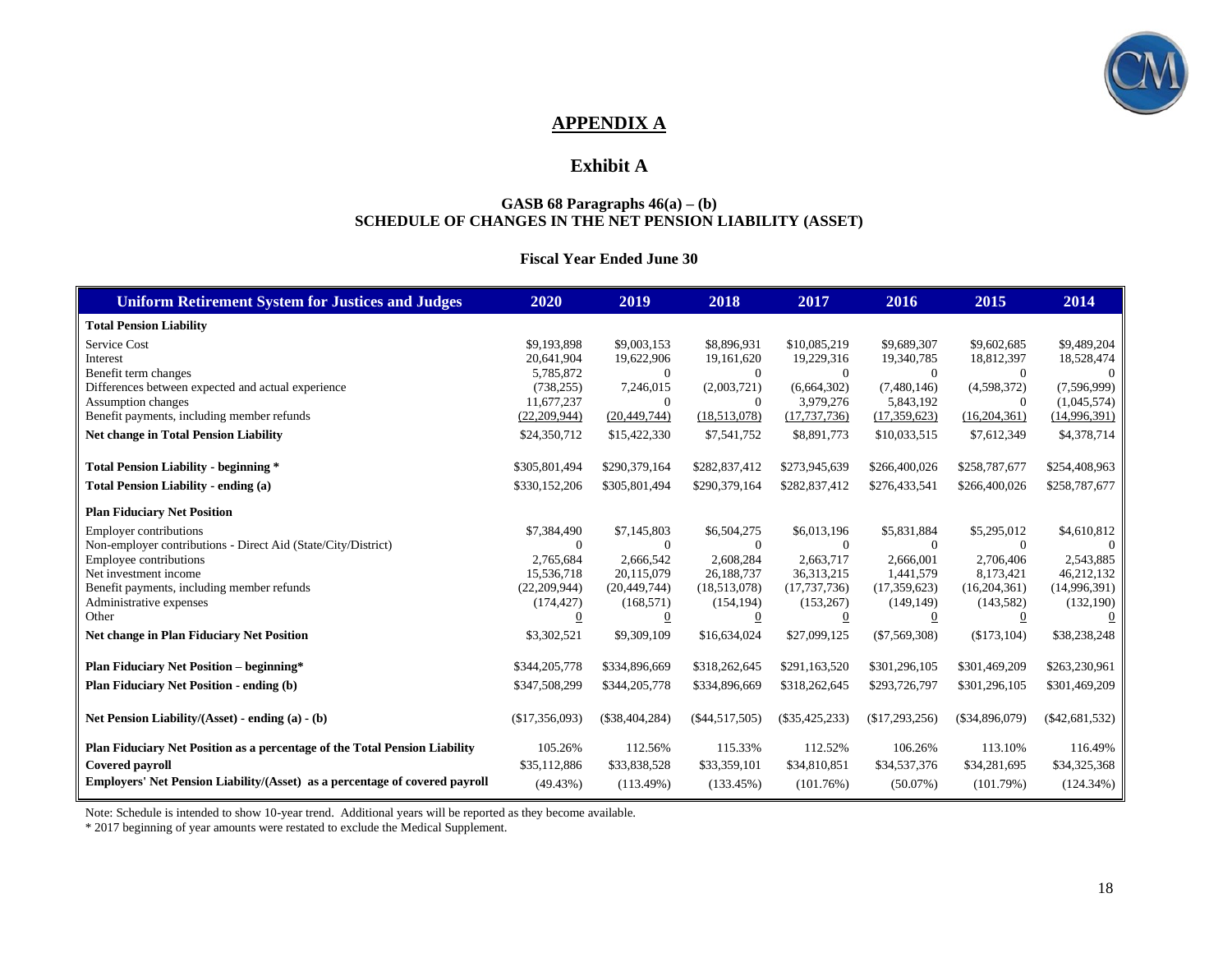

## **Exhibit B**

#### **GASB 68 Paragraphs 46(c) SCHEDULE OF EMPLOYER CONTRIBUTIONS**

#### **Fiscal Year Ended June 30**

| 2020           | 2019           | 2018           | 2017          | 2016          | 2015           | 2014         | 2013         | 2012         | 2011         |
|----------------|----------------|----------------|---------------|---------------|----------------|--------------|--------------|--------------|--------------|
| \$789,784      | \$351,780      | \$1,637,632    | \$3,626,394   | \$3,454,220   | \$4,897,263    | \$7,215,004  | \$7,385,495  | \$7,412,732  | \$12,518,554 |
| 7,384,490      | 7,145,803      | 6,504,275      | 6,013,196     | 5,831,884     | 5,295,012      | 4,610,812    | 4,129,300    | 3,619,677    | 3,193,277    |
| ( \$6,594,706) | ( \$6,794,023) | ( \$4,866,643) | (\$2,386,802) | (\$2,377,664) | $($ \$397,749) | \$2,604,192  | \$3,256,195  | \$3,793,055  | \$9,325,277  |
| \$35,112,886   | \$33,838,528   | \$33,359,101   | \$34,810,851  | \$34,537,376  | \$34,281,695   | \$34,325,368 | \$33,336,632 | \$34,700,819 | \$35,023,262 |
| 21.03%         | 21.12%         | 19.50%         | 17.27%        | 16.89%        | 15.45%         | 13.43%       | 12.39%       | 10.43%       | 9.12%        |
|                |                |                |               |               |                |              |              |              |              |

Note: 2017 was the first year to exclude the Medical Supplement.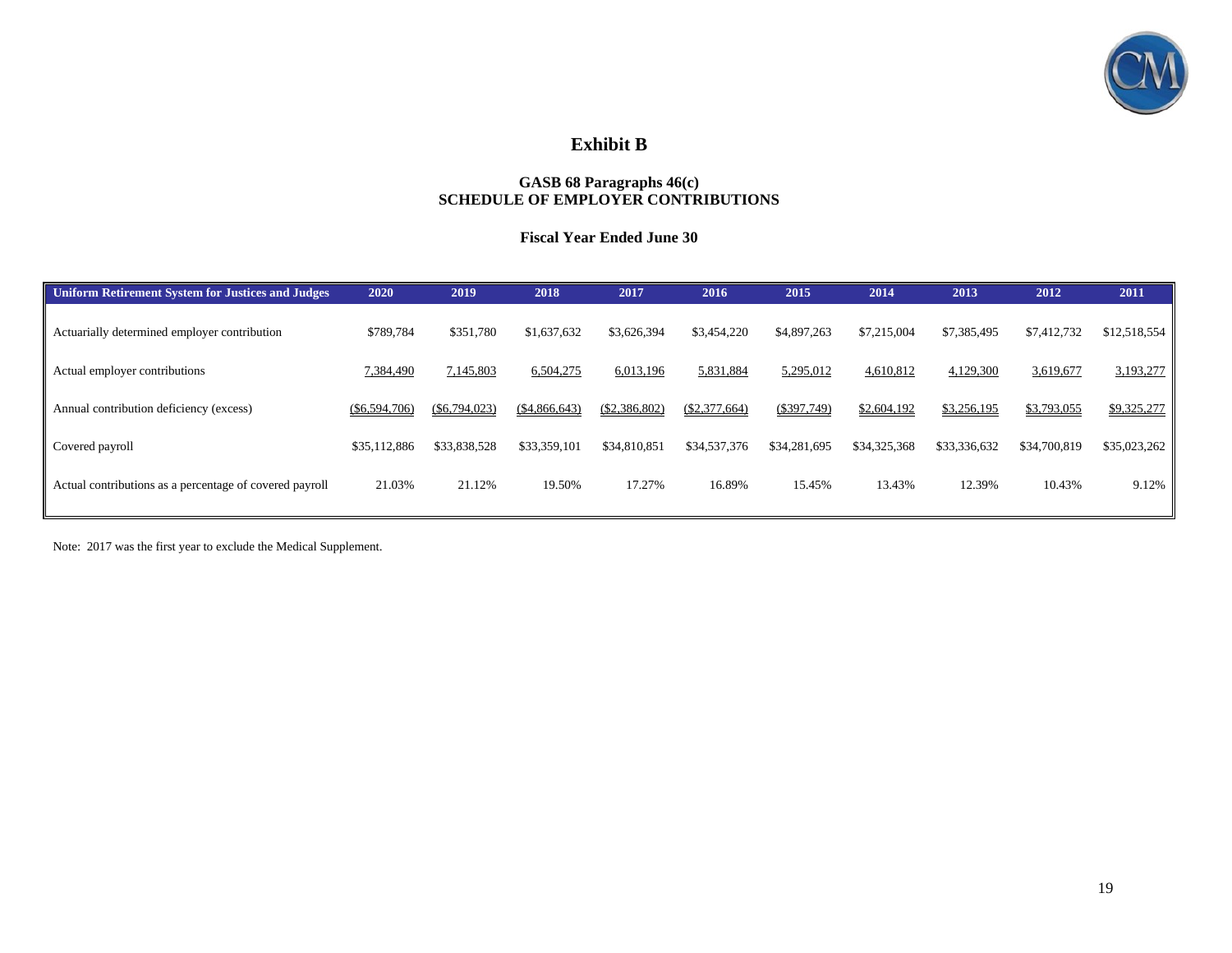

## **APPENDIX B**

## **SUMMARY OF MAIN BENEFIT PROVISIONS**

## **Uniform Retirement System of Justices & Judges**

Following is a summary of the major System provisions used to determine the System's financial position as of July 1, 2020. For purposes of this report, the post-retirement medical benefit is excluded for liabilities. The full benefit provisions are included because they are relevant for assumptions and funding provisions.

| <b>Effective date and authority</b> | The System became effective January 13, 1969.                                                                                                                                                                                                                                                                                                                                                                                                                                                                     |
|-------------------------------------|-------------------------------------------------------------------------------------------------------------------------------------------------------------------------------------------------------------------------------------------------------------------------------------------------------------------------------------------------------------------------------------------------------------------------------------------------------------------------------------------------------------------|
|                                     | The System is provided for under Sections 1101-1111 of Title 20<br>of the Oklahoma Statutes.                                                                                                                                                                                                                                                                                                                                                                                                                      |
| Administration                      | The State Judicial Retirement Fund is administered by the Board<br>of Trustees of the Oklahoma Public Employees Retirement<br>System. The Board acts as the fiduciary for investment and<br>administration of the System.                                                                                                                                                                                                                                                                                         |
| <b>Employees included</b>           | All justices and judges of the Supreme Court, Court of Criminal<br>Appeals, Workers Compensation Court, Court of Appeals or<br>District Court who serve in the State of Oklahoma participate in<br>the Uniform Retirement System for Justices and Judges.                                                                                                                                                                                                                                                         |
| <b>Member contributions</b>         | Before September 1, 2005, basic member contributions equal 5%<br>of salary, while married members could have elected an 8%<br>contribution rate in order to provide survivor coverage. After<br>September 1, 2005, the member contribution rate for all members<br>is 8% of salary.                                                                                                                                                                                                                               |
| <b>Employer contributions</b>       | Before July 1, 1997, the fund received an amount equal to 10% of<br>the Court Fund receipts.<br>After July 1, 1997, employer<br>contributions were based on members' salaries and a yearly<br>schedule and, effective January 1 2001, were changed to 2.0% of<br>the member's salary. Effective for the fiscal years ending June<br>30, 2006, employer contributions increased to 3.0% of the<br>member's salary and will increase annually up to 22.0% for fiscal<br>years ending June 30, 2019, and thereafter. |
| <b>Service considered</b>           | Any justice or judge who becomes a member of the System when<br>first eligible will receive credit for all years of service with the<br>Supreme Court, Court of Criminal Appeals, Workers'<br>Compensation Court, Court of Appeals, or a District Court of the<br>State of Oklahoma.                                                                                                                                                                                                                              |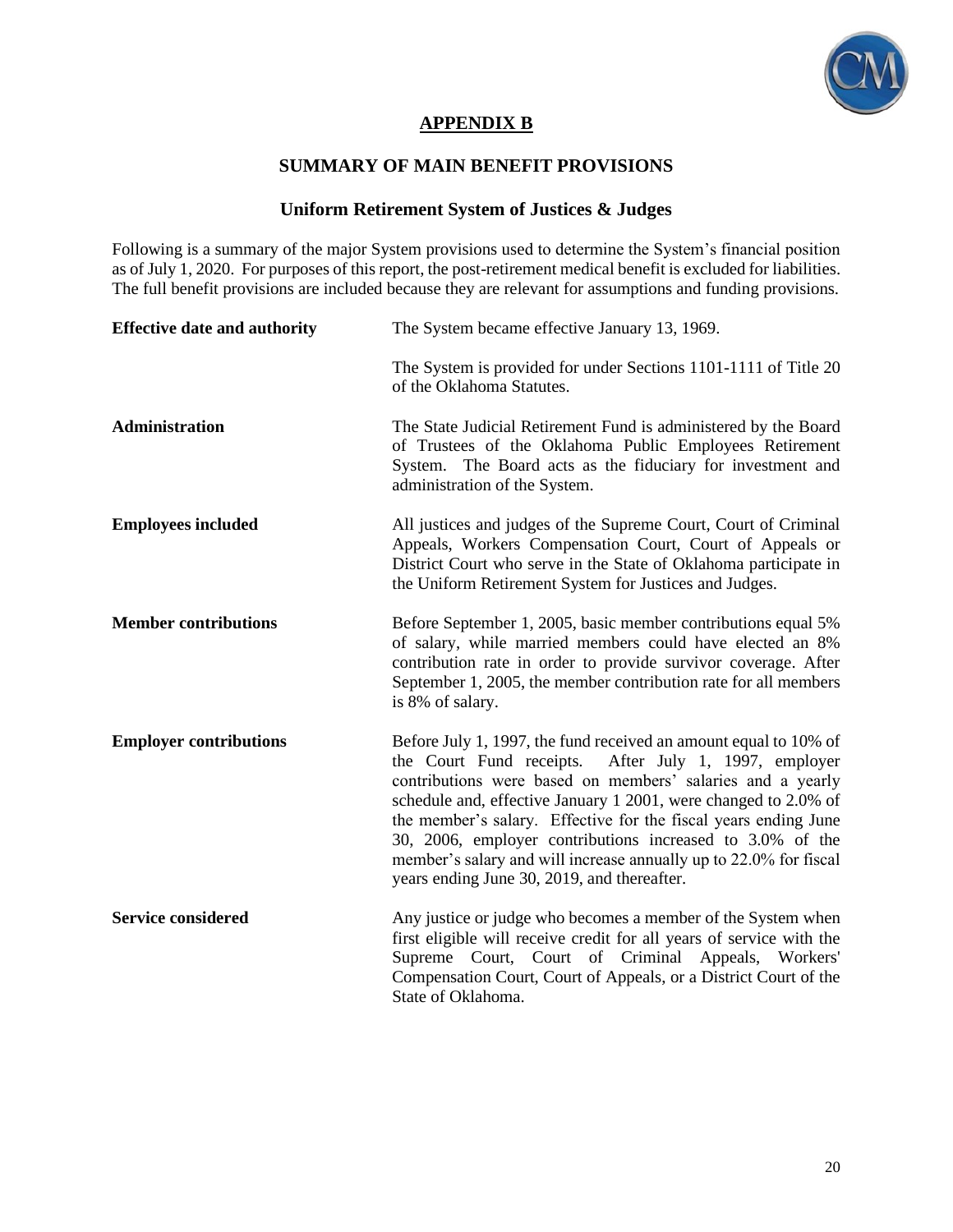

| <b>Compensation considered</b>  | Salary received by the justice or judge while serving in the<br>referenced courts.                                                                                                                                                                                                                                                                                                                                                                                                                                                                                                                                                                                                                                                                      |
|---------------------------------|---------------------------------------------------------------------------------------------------------------------------------------------------------------------------------------------------------------------------------------------------------------------------------------------------------------------------------------------------------------------------------------------------------------------------------------------------------------------------------------------------------------------------------------------------------------------------------------------------------------------------------------------------------------------------------------------------------------------------------------------------------|
| <b>Final average salary</b>     | The average monthly salary received during the thirty-six (36)<br>highest months of active service as a justice or judge.                                                                                                                                                                                                                                                                                                                                                                                                                                                                                                                                                                                                                               |
| <b>Eligibility for benefits</b> | A justice or judge must complete eight (8) years of service to be<br>eligible for any benefit from the System. A member who leaves<br>the System, for any reason, prior to the completion of eight (8)<br>years of service is entitled only to a return of his/her accumulated<br>contributions without interest.                                                                                                                                                                                                                                                                                                                                                                                                                                       |
| Normal retirement date          | A member who completes eight (8) years of service and attains<br>age sixty-five (65), or completes ten (10) years of service and<br>attains age sixty (60), or completes eight (8) years of service and<br>whose sum of years of service and age equals or exceeds eighty<br>(80), may begin receiving retirement benefits at his/her request.<br>For judges taking office after January 1, 2012, retirement age is<br>sixty-seven $(67)$ with eight $(8)$ years of service or age sixty-two<br>$(62)$ with ten $(10)$ years of service.                                                                                                                                                                                                                |
| Normal retirement benefit       | The benefit, payable monthly for the life of the member, is equal<br>to 4% of average monthly salary multiplied by the number of years<br>in service. In no event, however, will the benefit exceed 100% of<br>final average salary.                                                                                                                                                                                                                                                                                                                                                                                                                                                                                                                    |
| <b>Disability retirement</b>    | A member who completes fifteen (15) years of service, attains age<br>fifty-five (55), and is ordered to retire by reason of disability is<br>eligible for disability retirement benefits. The benefit, payable for<br>life, is calculated in the same manner as a normal retirement<br>benefit.                                                                                                                                                                                                                                                                                                                                                                                                                                                         |
| <b>Survivor coverage</b>        | The spouse of a deceased active member who had met normal or<br>vested retirement provisions may elect a spouse's benefit. The<br>spouse's benefit is the benefit that would have been paid if the<br>member had retired and elected the reduced benefit with the joint<br>and 100% survivor option (Option B), or a 50% unreduced benefit<br>for certain married participants making 8% of pay contributions<br>prior to September 1, 2005. Spouses of members who made the<br>voluntary contributions prior to July 1, 1999 and die or retire after<br>July 1, 1999 may receive up to 65% of the unreduced benefit. If<br>the member has ten $(10)$ years of service and the death is<br>determined to be employment related, this benefit is payable |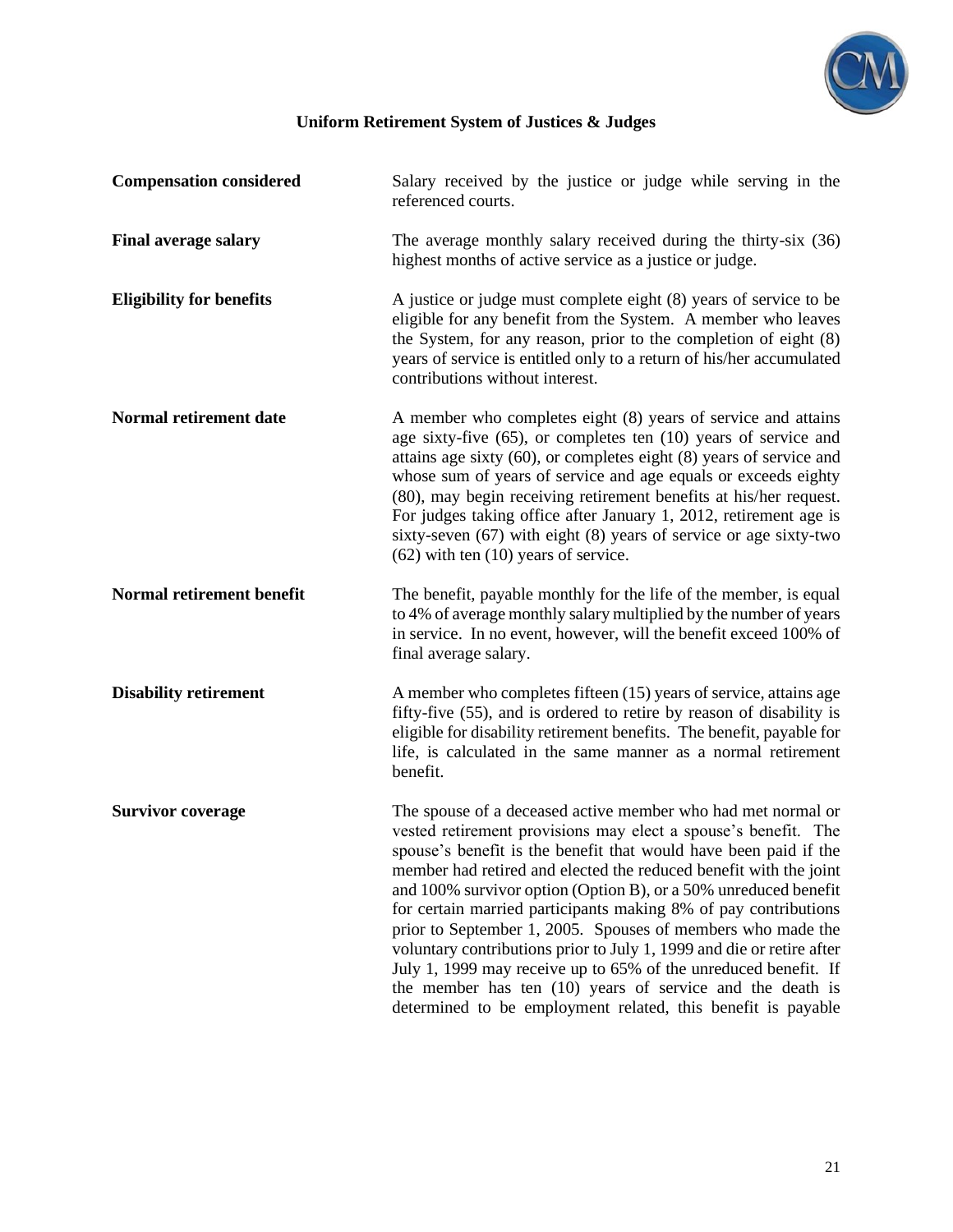

| Survivor coverage (cont.)                       | immediately to the spouse. Otherwise, the benefit is payable to<br>the spouse on the date the deceased member would have been<br>eligible. This benefit is payable only to the surviving spouse of a<br>member and they must be married ninety (90) days prior to the<br>member's termination of employment as a justice or judge.                                                                                                                        |
|-------------------------------------------------|-----------------------------------------------------------------------------------------------------------------------------------------------------------------------------------------------------------------------------------------------------------------------------------------------------------------------------------------------------------------------------------------------------------------------------------------------------------|
| <b>Optional forms of</b><br>retirement benefits | The Maximum Benefit is an unreduced single-life annuity with a<br>guaranteed refund of the contribution accumulation. Three (3)<br>other types of benefit payments are available to retiring members:                                                                                                                                                                                                                                                     |
|                                                 | Option $A - A$ reduced benefit with Joint and 50% Survivor<br>annuity and a return to the unreduced amount if the joint annuitant<br>dies.                                                                                                                                                                                                                                                                                                                |
|                                                 | Option $B - A$ reduced benefit with Joint and 100% Survivor<br>annuity and a return to the unreduced amount if the joint annuitant<br>dies.                                                                                                                                                                                                                                                                                                               |
|                                                 | Original Surviving Spouse Plan - An unreduced benefit with Joint<br>and 50% Survivor annuity available only to members who made<br>additional voluntary survivor benefit contributions of 3% of salary<br>prior to September 1, 2005. Spouses of members who made the<br>voluntary contributions prior to July 1, 1999 and die or retire after<br>July 1, 1999 may receive up to 65% of the unreduced benefit.                                            |
|                                                 | For married members, spousal consent is required for any option<br>other than Option A, or a joint annuitant other than the spouse.                                                                                                                                                                                                                                                                                                                       |
| Post-retirement death benefit                   | Upon the death of any retired member, a \$5,000 lump-sum death<br>benefit will be paid to the member's beneficiary. If there is no<br>beneficiary, then the benefit will be paid to the estate.                                                                                                                                                                                                                                                           |
| <b>Minimum benefits</b>                         | In no event will a member, or the estate of a member receive an<br>amount or amounts less than the member's accumulated<br>contributions without interest.                                                                                                                                                                                                                                                                                                |
|                                                 | If a former member is not eligible for any other benefit from the<br>System, the member will receive a transfer of these contributions.<br>Similarly, if a member dies while having no spousal coverage, or<br>upon the death of a spouse receiving survivor benefits, the<br>member's beneficiary will receive the excess of the accumulated<br>contributions over all benefits received by either the member, or<br>the member and the spouse combined. |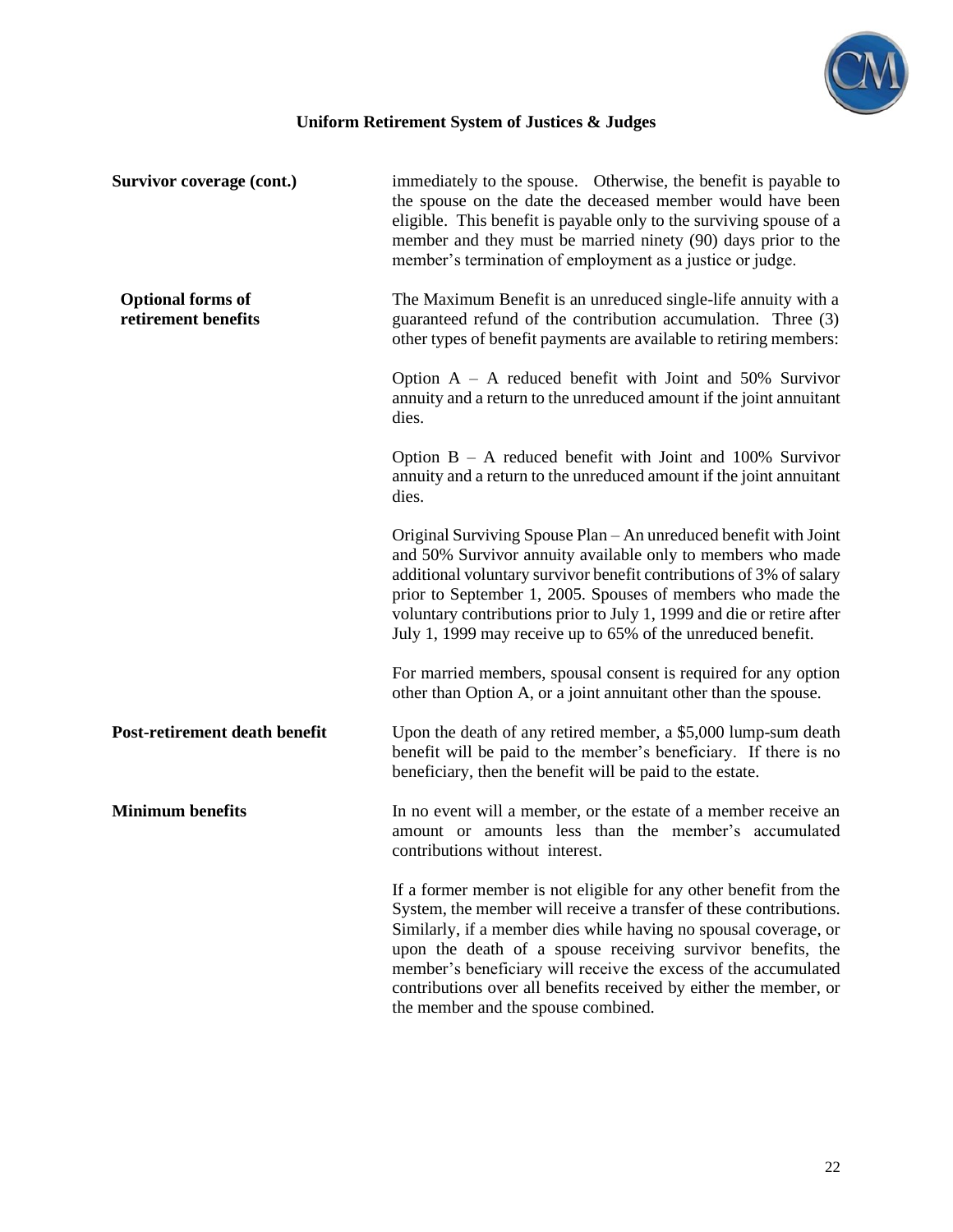

| Supplemental medical insurance | The System contributes the lesser of \$105 per month or the<br>Medicare Supplement Premium to the Office of Management and<br>Enterprise Services, Employees Group Insurance Division for<br>members receiving retirement benefits. |
|--------------------------------|-------------------------------------------------------------------------------------------------------------------------------------------------------------------------------------------------------------------------------------|
| <b>Expenses</b>                | The expenses of administering the System are paid from the<br>retirement trust fund.                                                                                                                                                |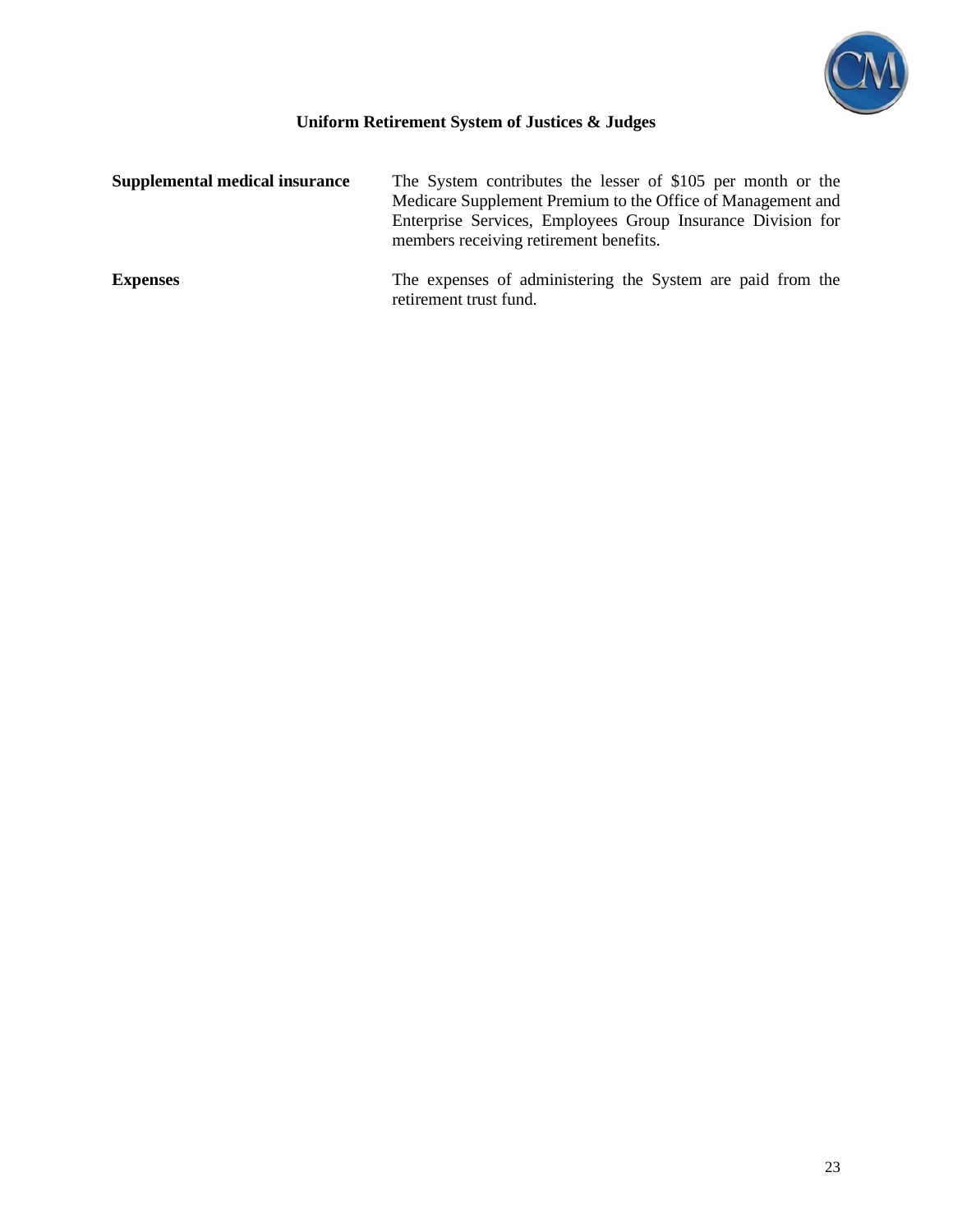

## **APPENDIX C**

## **STATEMENT OF ACTUARIAL ASSUMPTIONS**

#### **Uniform Retirement System of Justices & Judges**

#### *Economic Assumptions*

**Mortality Rates:**

Active participants and

| <b>Long-Term Rate of Return:</b>                                                            | 6.50% net of investment expenses per annum, compounded<br>annually     |                                                                                      |  |
|---------------------------------------------------------------------------------------------|------------------------------------------------------------------------|--------------------------------------------------------------------------------------|--|
| <b>Salary Increases:</b>                                                                    | $3.50\%$ per year                                                      |                                                                                      |  |
| <b>Payroll Growth:</b>                                                                      | 3.25% per year                                                         |                                                                                      |  |
| Ad hoc benefit increase assumption:<br><b>Monthly benefits</b><br><b>Medical supplement</b> | No increases assumed<br>No increases assumed                           |                                                                                      |  |
| Projection of $401(a)(17)$ compensation limit:                                              | Projected with inflation at 2.50%                                      |                                                                                      |  |
| <b>Demographic Assumptions</b>                                                              |                                                                        |                                                                                      |  |
| <b>Retirement age:</b>                                                                      | <b>Attained Age</b><br>Below 59<br>$59 - 61$<br>$62 - 66$<br>$67 - 68$ | <b>Annual Rates of Retirement</b><br>Per 100 Eligible Members<br>7<br>10<br>15<br>20 |  |
| Deferred vested members                                                                     | $69 - 74$<br>$75+$<br>Participants with deferred benefits              | 25<br>100<br>are assumed to                                                          |  |

commence benefits on a date provided by the System. Actives expected to terminate with a vested benefit are assumed to commence benefits at age sixty (60).

#### non-disabled pensioners Pub-2010 Below Median, General Membership Active/Retiree Healthy Mortality Table with base rates projected to 2030 using Scale MP-2019. Male rates are set back one year, and female rates are set forward one year.

Disabled pensioners Nondisabled retiree mortality set forward 12 years for disabled experience.